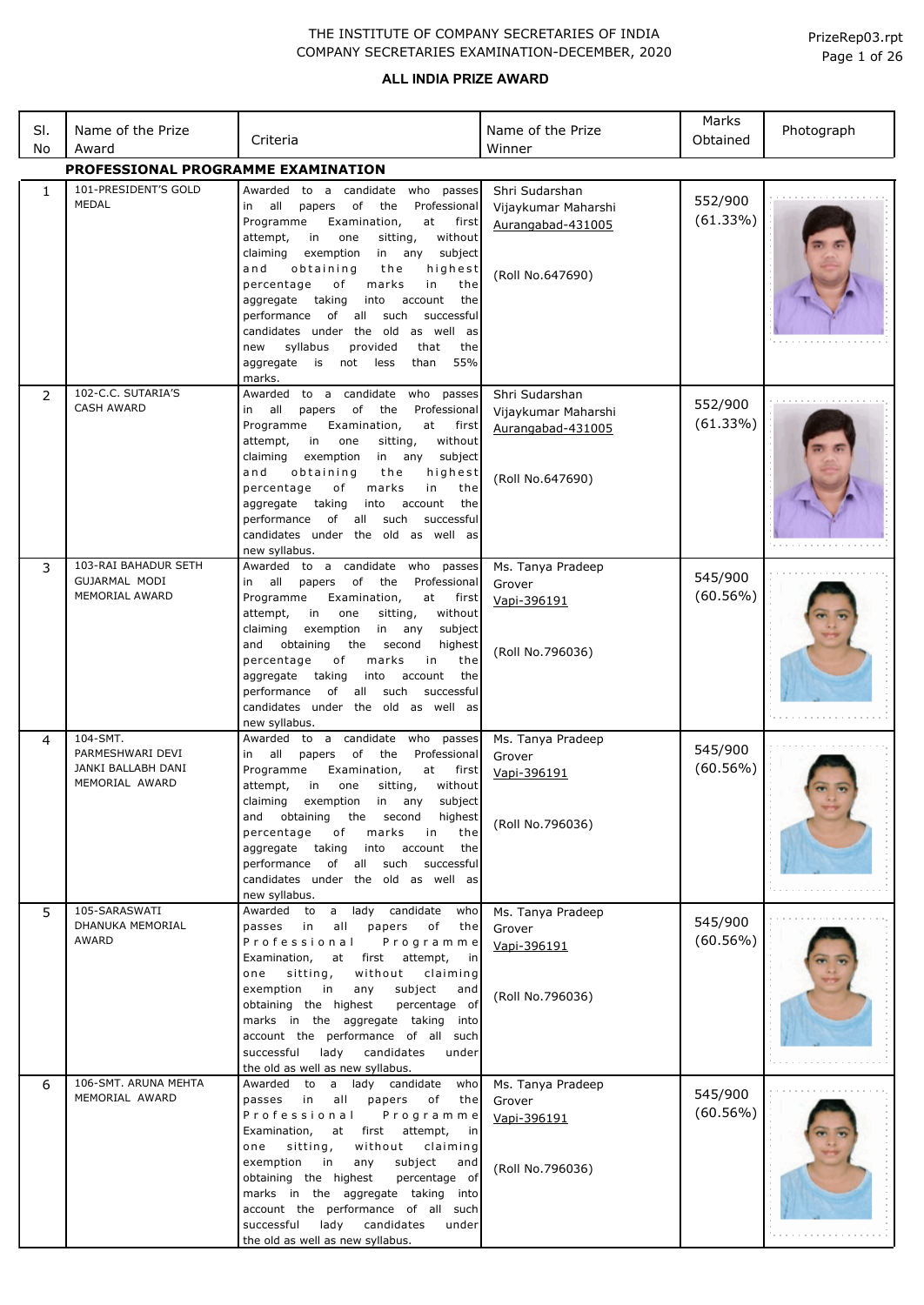### **ALL INDIA PRIZE AWARD**

| SI.<br>No      | Name of the Prize<br>Award                                | Criteria                                                                                                                                                                                                                                                                                                                                                                                                                                                                                                                     | Name of the Prize<br>Winner                                                    | Marks<br>Obtained      | Photograph          |
|----------------|-----------------------------------------------------------|------------------------------------------------------------------------------------------------------------------------------------------------------------------------------------------------------------------------------------------------------------------------------------------------------------------------------------------------------------------------------------------------------------------------------------------------------------------------------------------------------------------------------|--------------------------------------------------------------------------------|------------------------|---------------------|
|                | PROFESSIONAL PROGRAMME EXAMINATION                        |                                                                                                                                                                                                                                                                                                                                                                                                                                                                                                                              |                                                                                |                        |                     |
| $\overline{7}$ | 107-CS RENU GUPTA<br>MEMORIAL AWARD                       | lady candidate<br>Awarded<br>to<br>who<br>a<br>of<br>all<br>papers<br>the<br>passes<br>in<br>Professional<br>Programme                                                                                                                                                                                                                                                                                                                                                                                                       | Ms. Tanya Pradeep<br>Grover<br>Vapi-396191                                     | 545/900<br>$(60.56\%)$ |                     |
|                |                                                           | first<br>Examination,<br>at<br>attempt,<br>in<br>without<br>sitting,<br>claiming<br>one<br>exemption<br>subject<br>in<br>any<br>and<br>obtaining the highest<br>percentage of<br>marks in the aggregate taking<br>into<br>account the performance of all such<br>successful<br>lady<br>candidates<br>under<br>the old as well as new syllabus.                                                                                                                                                                               | (Roll No.796036)                                                               |                        |                     |
| 8              | 108-PT. GOPAL<br><b>CHANDRA SHASTRI</b><br>MEMORIAL MEDAL | candidate<br>Awarded<br>to<br>a<br>lady<br>who<br>in<br>all<br>papers<br>of<br>the<br>passes<br>Professional<br>Programme<br>Examination,<br>at<br>first<br>attempt,<br>in<br>without<br>sitting,<br>claiming<br>one<br>exemption<br>subject<br>in<br>any<br>and<br>obtaining<br>second<br>highest<br>the<br>in<br>percentage<br>оf<br>marks<br>the<br>aggregate<br>taking<br>into<br>account<br>the<br>of<br>all such<br>performance<br>successful<br>lady candidates<br>the<br>old<br>under<br>as<br>well as new syllabus. | Co-winner:<br>Ms. Madhu Agarwal<br>New Delhi-110074<br>(Roll No.775525)        | 537/900<br>(59.67%)    | <b>MADHU AGARWA</b> |
| 9              | 108-PT. GOPAL<br><b>CHANDRA SHASTRI</b><br>MEMORIAL MEDAL | lady candidate<br>Awarded to<br>$\mathsf{a}$<br>who<br>passes<br>in<br>all<br>papers<br>of<br>the<br>Professional<br>Programme<br>Examination,<br>first<br>attempt,<br>at<br>in<br>without<br>sitting,<br>claiming<br>one<br>exemption<br>subject<br>in<br>any<br>and<br>second<br>obtaining<br>the<br>highest<br>percentage<br>оf<br>marks<br>in<br>the<br>the<br>aggregate<br>taking<br>into<br>account<br>performance<br>of<br>all such<br>successful<br>lady candidates<br>old<br>under<br>the<br>as                     | Co-winner:<br>Ms. Veena S Reddy<br>Bangalore-560078<br>(Roll No.781419)        | 537/900<br>(59.67%)    |                     |
| 10             | 109-MANTARAM<br>MEMORIAL ANNUAL<br>CASH PRIZE AWARD       | well as new syllabus.<br>Awarded to a candidate who passes<br>all<br>of<br>Professional<br>papers<br>the<br>in<br>Examination,<br>Programme<br>at<br>first<br>without<br>in<br>sitting,<br>attempt,<br>one<br>claiming<br>exemption<br>in<br>subject<br>any<br>obtaining<br>highest<br>and<br>the<br>percentage<br>of<br>marks<br>in<br>the<br>taking<br>aggregate<br>into account<br>the<br>of all<br>such<br>performance<br>successful                                                                                     | Shri Sudarshan<br>Vijaykumar Maharshi<br>Aurangabad-431005<br>(Roll No.647690) | 552/900<br>(61.33%)    |                     |
|                | For jun-2020 and DEC-2020                                 | June<br>and<br>December<br>candidates in<br>examinations under the old as well<br>as new syllabus.                                                                                                                                                                                                                                                                                                                                                                                                                           |                                                                                |                        |                     |
| 11             | 110-KAPOOR CHAND<br>MOTI CHAND MOHTA<br>MEMORIAL AWARD    | a lady candidate<br>Awarded to<br>who<br>passes in<br>all<br>papers<br>of<br>the<br>Professional<br>Programme<br>first<br>Examination,<br>attempt,<br>at<br>in<br>sitting,<br>without<br>one<br>claiming<br>exemption<br>subject<br>in<br>any<br>and<br>obtaining the highest<br>percentage of<br>marks in the aggregate taking into<br>account the performance of all such                                                                                                                                                  | Ms. Tanya Pradeep<br>Grover<br>Vapi-396191<br>(Roll No.796036)                 | 545/900<br>$(60.56\%)$ |                     |
|                | For jun-2020 and DEC-2020                                 | successful lady candidates in<br>June<br>December<br>examinations<br>and<br>under<br>the old as well as new syllabus.                                                                                                                                                                                                                                                                                                                                                                                                        |                                                                                |                        |                     |
| 12             | 112-JAYPEE GROUP<br>PRIZE AWARD (FOR<br>MODULE-I)         | Awarded to a candidate who passes<br>in all the papers of<br>Professional<br>Programme<br>Examination,<br>at<br>first<br>attempt,<br>in<br>one<br>sitting,<br>without<br>claiming<br>exemption<br>in any<br>subject<br>and<br>obtaining<br>the<br>highest<br>percentage<br>of<br>marks<br>in<br>the<br>aggregate in Module-I<br>taking<br>into<br>account the performance of all such<br>successful candidates under the old<br>as well as new syllabus.                                                                     | Ms. Veena S Reddy<br>Bangalore-560078<br>(Roll No.781419)                      | 197/300<br>(65.67%)    |                     |

Page 2 of 26 PrizeRep03.rpt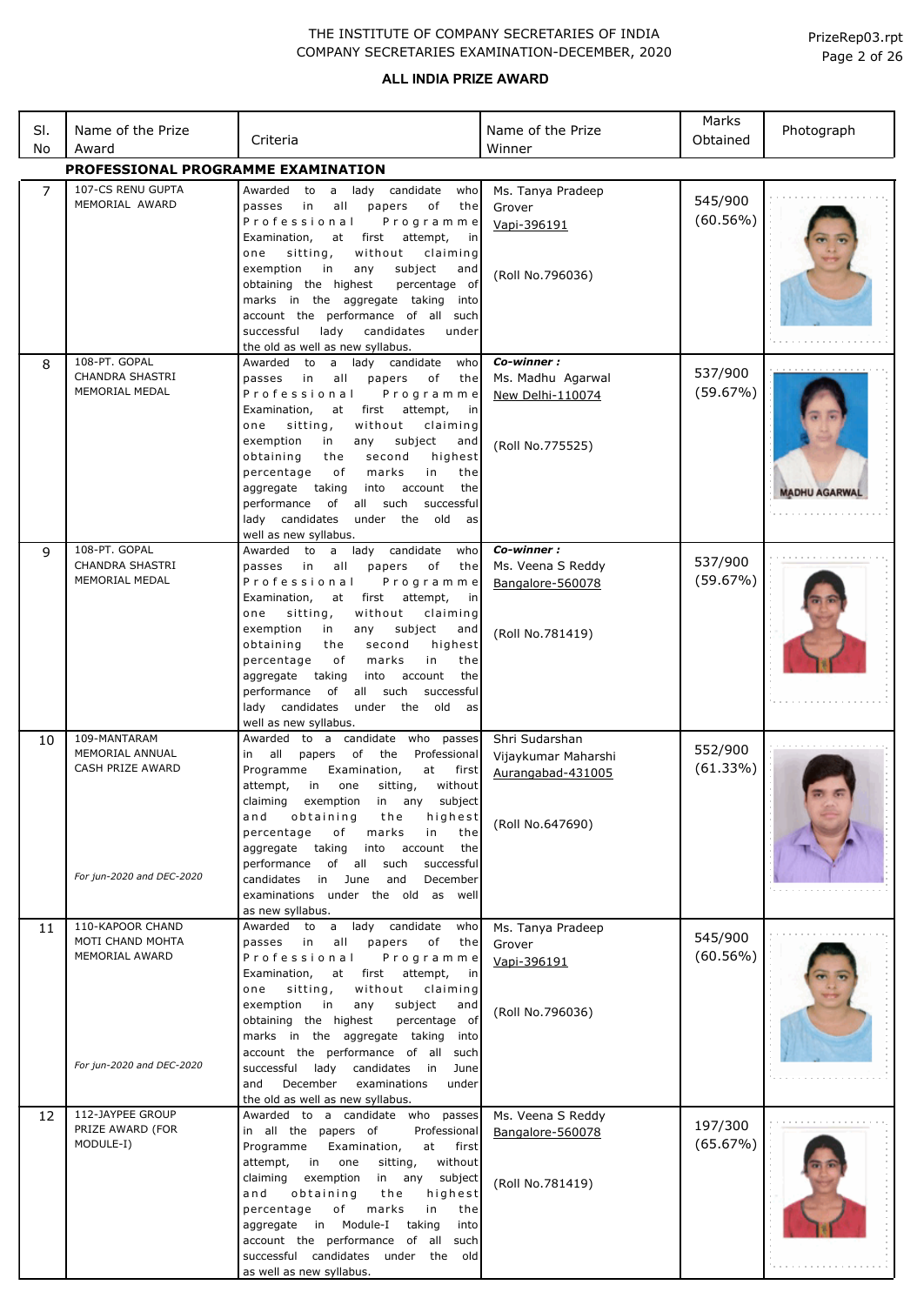| SI.<br>No | Name of the Prize<br>Award                         | Criteria                                                                                                                                                                                                                                                                                                                                                                                                                                                                                                                                                                                                                                         | Name of the Prize<br>Winner                                                    | Marks<br>Obtained     | Photograph |
|-----------|----------------------------------------------------|--------------------------------------------------------------------------------------------------------------------------------------------------------------------------------------------------------------------------------------------------------------------------------------------------------------------------------------------------------------------------------------------------------------------------------------------------------------------------------------------------------------------------------------------------------------------------------------------------------------------------------------------------|--------------------------------------------------------------------------------|-----------------------|------------|
|           | PROFESSIONAL PROGRAMME EXAMINATION                 |                                                                                                                                                                                                                                                                                                                                                                                                                                                                                                                                                                                                                                                  |                                                                                |                       |            |
| 13        | 113-JAYPEE GROUP<br>PRIZE AWARD (FOR<br>MODULE-II) | Awarded to a candidate who passes<br>in all the<br>papers<br>of<br>Professional<br>Programme<br>Examination,<br>at<br>first<br>without<br>attempt,<br>in<br>one<br>sitting,<br>exemption<br>claiming<br>in any<br>subject<br>obtaining<br>and<br>the<br>highest<br>percentage<br>of<br>marks<br>in<br>the<br>aggregate in Module-II taking<br>into<br>account the performance of<br>such<br>all<br>successful candidates under the old<br>as well as new syllabus.                                                                                                                                                                               | Shri Sudarshan<br>Vijaykumar Maharshi<br>Aurangabad-431005<br>(Roll No.647690) | 203/300<br>(67.67%)   |            |
| 14        | 114-JAYPEE GROUP<br>PRIZE AWARD<br>(MODULE-III)    | Awarded to a candidate who<br>passes<br>in all the papers<br>Professional<br>of<br>Programme<br>Examination,<br>at<br>first<br>attempt,<br>in<br>one<br>sitting,<br>without<br>claiming<br>exemption<br>in any<br>subject<br>and<br>obtaining<br>highest<br>the<br>of<br>marks<br>in<br>percentage<br>the<br>aggregate in Module-III<br>taking<br>into<br>account the performance of all<br>such<br>successful candidates under the old<br>as well as new syllabus.                                                                                                                                                                              | Ms. Samaraddhi Jain<br>Bhopal-462016<br>(Roll No.788112)                       | 208/300<br>(69.33%)   |            |
| 15        | 115-R & A EXCELLENCE<br>AWARD                      | Awarded to a candidate who passes<br>in all the papers of<br>Professional<br>Programme<br>Examination<br>at<br>first<br>without<br>attempt,<br>in<br>one<br>sitting,<br>claiming<br>exemption<br>in any<br>subject<br>and<br>obtaining<br>highest<br>the<br>of marks in<br>Module-III<br>percentage<br>taking<br>into<br>account<br>the<br>performance<br>of<br>all<br>such<br>successful<br>candidates under the old as well as<br>new syllabus.                                                                                                                                                                                                | Ms. Samaraddhi Jain<br>Bhopal-462016<br>(Roll No.788112)                       | 208/300<br>(69.33%)   |            |
| 16        | 117-D.L. MAZUMDAR'S<br>SILVER MEDAL                | Awarded<br>candidate<br>to<br>who<br>a<br>in<br>all<br>оf<br>the<br>passes<br>papers<br>Professional<br>Programme<br>Examination,<br>at<br>first<br>attempt,<br>in<br>sitting,<br>without<br>claiming<br>one<br>subject<br>exemption<br>in<br>any<br>and<br>obtaining the highest marks EITHER<br>in 'Advanced<br>Company<br>Law<br>and<br>Practice'<br>under<br>old<br>paper<br>the<br>syllabus OR in<br>'Resolution<br>of<br>Disputes,<br>Corporate<br>Non-Compliances and<br>Remedies'<br>paper under<br>syllabus,<br>the<br>new<br>whichever is<br>higher,<br>taking<br>into<br>account the performance of all such<br>successful candidates | Ms. Nida Naaz<br>Najibabad-246763<br>(Roll No.778987)                          | 69/100<br>$(69.00\%)$ |            |
| 17        | 118-D.L. MAZUMDAR'S<br>SILVER MEDAL                | Awarded to a candidate who passes<br>in all papers of the Professional<br>Programme<br>Examination, at first<br>attempt,<br>in one<br>sitting,<br>without<br>claiming exemption in any<br>subject<br>and obtaining the highest<br>marks<br>EITHER in 'Corporate Restructuring,<br>Valuation and<br>Insolvency'<br>paper<br>under the old syllabus<br>OR in<br>'Corporate<br>Restructuring,<br>Insolvency, Liquidation<br>and<br>Winding-up' paper under the new<br>whichever is<br>syllabus,<br>higher,<br>account<br>taking into<br>the<br>performance of all such successful<br>candidates.                                                    | Ms. Ankita Anil Chavan<br>Dombivli-421201<br>(Roll No.795195)                  | 76/100<br>$(76.00\%)$ |            |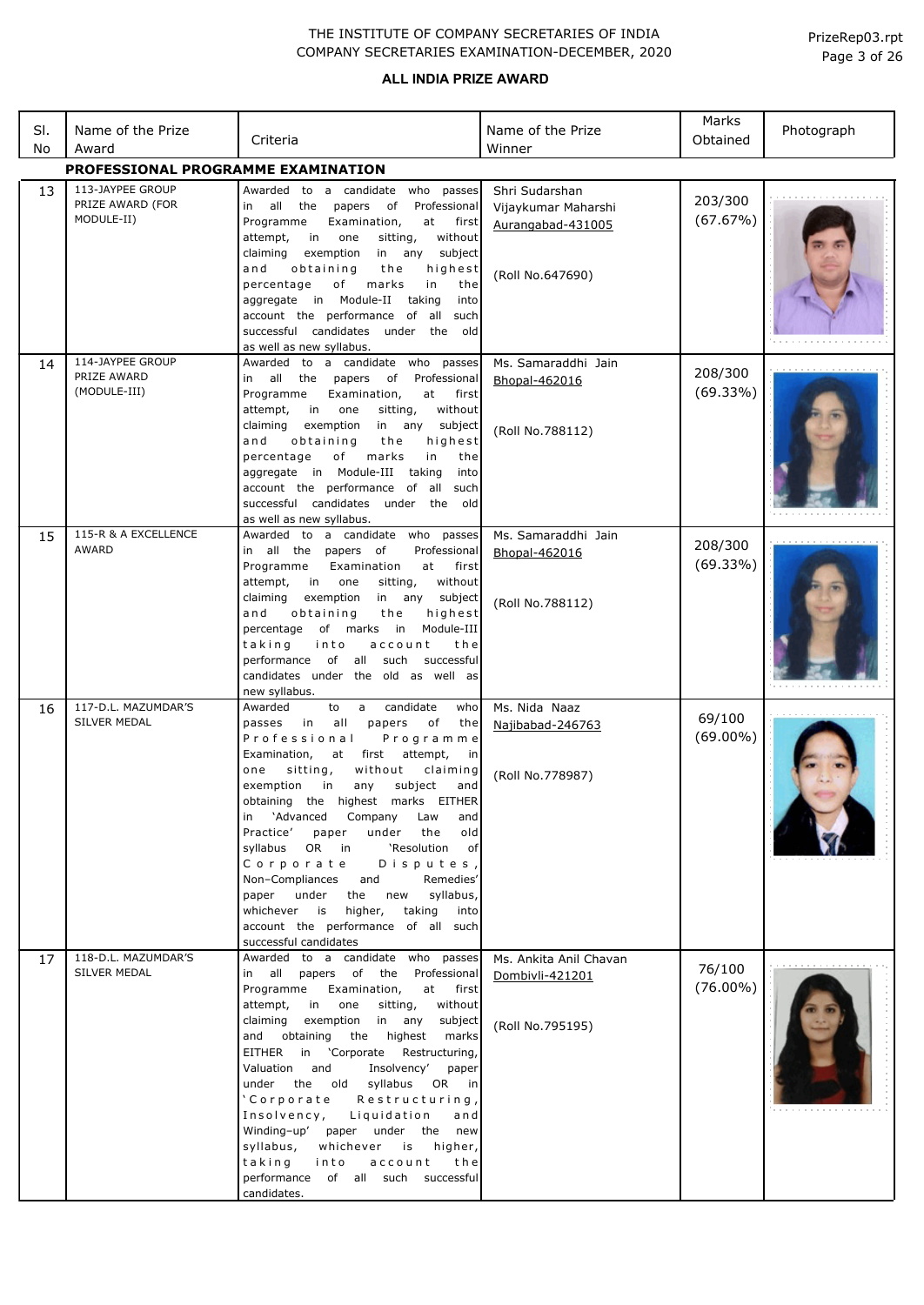### **ALL INDIA PRIZE AWARD**

| SI.<br>No | Name of the Prize<br>Award                                | Criteria                                                                                                                                                                                                                                                                                                                                                                                                                                                                                                                                                                                                                       | Name of the Prize<br>Winner                                              | Marks<br>Obtained     | Photograph |
|-----------|-----------------------------------------------------------|--------------------------------------------------------------------------------------------------------------------------------------------------------------------------------------------------------------------------------------------------------------------------------------------------------------------------------------------------------------------------------------------------------------------------------------------------------------------------------------------------------------------------------------------------------------------------------------------------------------------------------|--------------------------------------------------------------------------|-----------------------|------------|
|           | PROFESSIONAL PROGRAMME EXAMINATION                        |                                                                                                                                                                                                                                                                                                                                                                                                                                                                                                                                                                                                                                |                                                                          |                       |            |
| 18        | 119-PAST PRESIDENT<br>CHINUBHAI R. SHAH'S<br>SILVER MEDAL | Awarded to a candidate who passes<br>all papers of<br>the<br>Professional<br>in<br>Programme<br>Examination,<br>at first<br>attempt,<br>in<br>one<br>sitting,<br>without<br>claiming<br>exemption<br>in<br>any<br>subject<br>obtaining<br>the<br>highest<br>marks<br>and<br>'Drafting,<br>EITHER<br>in<br>Appearances<br>and Pleadings'<br>paper under the old<br>OR in Drafting,<br>syllabus<br>Pleadings<br>and Appearances'<br>paper under the<br>syllabus,<br>whichever<br>is<br>higher,<br>new<br>taking<br>into<br>account<br>the<br>performance of all such successful<br>candidates.                                   | Ms. Khushboo Jayesh<br>Shah<br>Mumbai-400077<br>(Roll No.790783)         | 79/100<br>$(79.00\%)$ |            |
| 19        | 120-VIDYA NAND<br><b>MEHTA MEMORIAL</b><br>PRIZE AWARD    | Awarded to a candidate who passes<br>in all papers of the<br>Professional<br>Programme<br>Examination,<br>at first<br>attempt,<br>in<br>one<br>sitting,<br>without<br>claiming<br>exemption<br>in any<br>subject<br>the<br>and<br>obtaining<br>highest<br>marks<br>EITHER<br>in 'Financial<br>Treasury<br>and<br>Management'<br>Forex<br>paper<br>under<br>syllabus OR in 'Corporate<br>the old<br>Funding<br>and<br>Listings<br>in<br>Stock<br>Exchanges'<br>under<br>the<br>paper<br>new<br>syllabus,<br>whichever<br>is<br>higher,<br>taking<br>into<br>account<br>the<br>performance of all such successful<br>candidates. | Shri Varad Ajitprasad<br>Dixit<br>Navi Mumbai-400705<br>(Roll No.792534) | 80/100<br>$(80.00\%)$ |            |
| 20        | 121-TAXMANN'S PRIZE<br><b>AWARD</b>                       | Awarded to a candidate who passes<br>papers of the<br>Professional<br>in all<br>Programme<br>Examination,<br>at<br>first<br>in<br>one<br>sitting,<br>without<br>attempt,<br>claiming<br>exemption<br>in any<br>subject<br>obtaining<br>the<br>highest<br>marks<br>and<br>EITHER in 'Advanced Tax Laws and<br>paper<br>under<br>Practice'<br>the<br>old<br>syllabus OR in 'Advanced Tax Laws'<br>syllabus,<br>paper<br>under<br>the<br>new<br>whichever is<br>higher, taking<br>into<br>account the performance of all such<br>successful candidates.                                                                           | Ms. Deepshikha Joshi<br><b>Udaipur-313002</b><br>(Roll No.780677)        | 73/100<br>$(73.00\%)$ |            |
| 21        | 122-GHANSHYAM DAS<br>SARAF MEMORIAL GOLD<br>MEDAL         | to a candidate who passes<br>Awarded<br>papers of the Professional<br>in all<br>Programme<br>Examination,<br>at<br>first<br>attempt,<br>in one<br>sitting,<br>without<br>claiming<br>exemption in any<br>subject<br>highest<br>and<br>obtaining<br>the<br>marks<br>EITHER in 'Ethics, Governance and<br>paper under the old<br>Sustainability'<br>syllabus OR in<br>'Governance,<br>Risk<br>Compliances<br>Management,<br>and<br>Ethics'<br>paper under the new<br>syllabus,<br>whichever is<br>higher,<br>taking<br>into<br>account<br>the<br>performance of all such successful<br>candidates.                               | Ms. Vinita Vaid<br>Sukma-494111<br>(Roll No.793934)                      | 79/100<br>$(79.00\%)$ |            |
| 22        | 123-SMT. G.P. PODDAR<br>MEMORIAL AWARD                    | Awarded to a candidate who passes<br>in all papers of the<br>Professional<br>Programme<br>Examination,<br>at first<br>attempt,<br>in<br>one<br>sitting,<br>without<br>claiming<br>exemption<br>in any<br>subject<br>and obtaining the highest marks in<br>'Secretarial<br>Audit,<br>Compliance<br>Due<br>Diligence'<br>Management<br>and<br>paper under the old as well as new<br>syllabus, taking<br>account<br>into<br>the<br>performance of all such successful<br>candidates.                                                                                                                                              | Ms. Sonali Tripathi<br>Jabalpur-482002<br>(Roll No.789948)               | 77/100<br>$(77.00\%)$ |            |

Page 4 of 26 PrizeRep03.rpt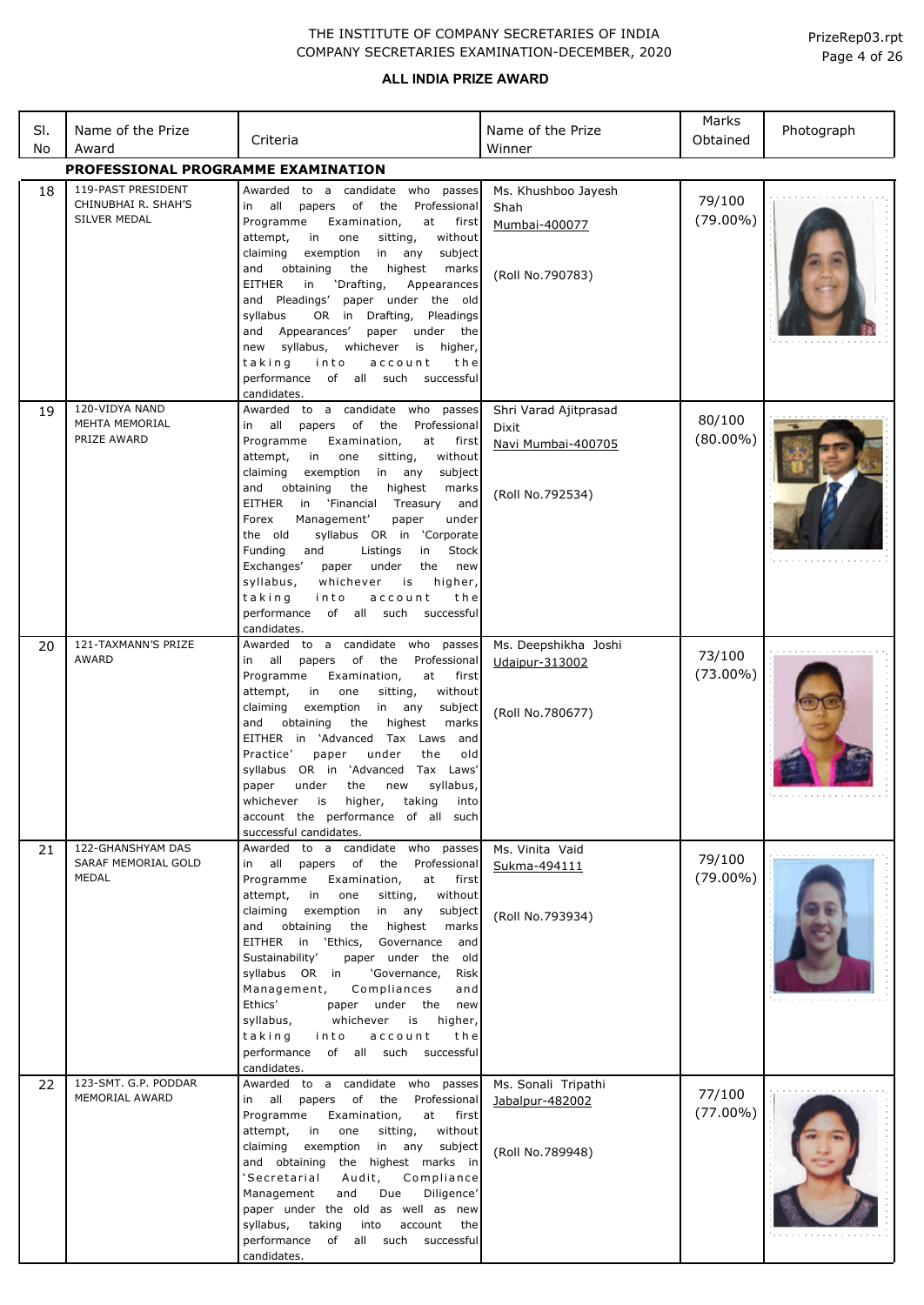| SI.<br>No | Name of the Prize<br>Award                                          | Criteria                                                                                                                                                                                                                                                                                                                                                                                                                                                                                                                                                                                                                                                                | Name of the Prize<br>Winner                                                    | Marks<br>Obtained      | Photograph |
|-----------|---------------------------------------------------------------------|-------------------------------------------------------------------------------------------------------------------------------------------------------------------------------------------------------------------------------------------------------------------------------------------------------------------------------------------------------------------------------------------------------------------------------------------------------------------------------------------------------------------------------------------------------------------------------------------------------------------------------------------------------------------------|--------------------------------------------------------------------------------|------------------------|------------|
|           | PROFESSIONAL PROGRAMME EXAMINATION                                  |                                                                                                                                                                                                                                                                                                                                                                                                                                                                                                                                                                                                                                                                         |                                                                                |                        |            |
| 23        | 183-LATE (DR.) TARIT<br><b>KUMAR GHOSH</b><br><b>MEMORIAL AWARD</b> | Awarded to a candidate who passes<br>all<br>Professional<br>papers<br>of<br>the<br>in<br>Programme<br>Examination,<br>at<br>first<br>in<br>without<br>attempt,<br>one<br>sitting,<br>in any<br>claiming<br>exemption<br>subject<br>obtaining<br>the<br>highest<br>and<br>percentage<br>marks<br>in<br>the<br>оf<br>aggregate taking<br>into<br>account<br>the<br>performance of all such<br>successful<br>candidates under the old as well as<br>new syllabus.                                                                                                                                                                                                          | Shri Sudarshan<br>Vijaykumar Maharshi<br>Aurangabad-431005<br>(Roll No.647690) | 552/900<br>(61.33%)    |            |
| 24        | 184-LATE SMT.<br>PROTIMA GHOSH<br>MEMORIAL AWARD                    | a lady candidate<br>Awarded to<br>who<br>all<br>passes in<br>papers<br>оf<br>the<br>Professional<br>Programme<br>Examination,<br>at first<br>attempt,<br>in<br>sitting,<br>without<br>one<br>claiming<br>exemption<br>subject<br>in<br>any<br>and<br>obtaining the highest<br>percentage of<br>marks in the aggregate taking<br>into<br>account the performance of all such<br>successful<br>lady<br>candidates<br>under<br>the old as well as new syllabus.                                                                                                                                                                                                            | Ms. Tanya Pradeep<br>Grover<br>Vapi-396191<br>(Roll No.796036)                 | 545/900<br>$(60.56\%)$ |            |
| 25        | 188-LATE P.D. BANGUR<br>MEMORIAL AWARD                              | Awarded to a candidate who passes<br>all<br>papers of the<br>Professional<br>in<br>Programme<br>Examination,<br>at<br>first<br>in<br>without<br>attempt,<br>one<br>sitting,<br>claiming<br>exemption<br>in any<br>subject<br>obtaining<br>and<br>the<br>highest<br>marks<br>in<br>the<br>percentage<br>of<br>aggregate<br>taking<br>into<br>account<br>the<br>performance of all such<br>successful<br>candidates under the old as well as<br>new syllabus.                                                                                                                                                                                                             | Shri Sudarshan<br>Vijaykumar Maharshi<br>Aurangabad-431005<br>(Roll No.647690) | 552/900<br>(61.33%)    |            |
| 26        | 191-LATE SHRI<br><b>SHYAMAL SEN</b><br>MEMORIAL AWARD               | lady<br>candidate<br>Awarded to<br>a<br>who<br>passes<br>in<br>all<br>papers<br>оf<br>the<br>Professional<br>Programme<br>Examination,<br>at<br>first<br>attempt,<br>in<br>sitting,<br>without<br>claiming<br>one<br>subject<br>exemption<br>in<br>any<br>and<br>obtaining the highest marks EITHER<br>'Advanced<br>Company<br>Law<br>and<br>in<br>old<br>Practice'<br>paper<br>under<br>the<br>OR<br>'Resolution<br>syllabus<br>in<br>оf<br>Disputes,<br>Corporate<br>Non-Compliances<br>Remedies'<br>and<br>under<br>syllabus,<br>paper<br>the<br>new<br>whichever is higher,<br>taking<br>into<br>account the performance of all such<br>successful lady candidates. | Ms. Nida Naaz<br>Najibabad-246763<br>(Roll No.778987)                          | 69/100<br>$(69.00\%)$  |            |
| 27        | 195-B P DHANUKA<br>MEMORIAL AWARD                                   | candidate<br>who<br>Awarded<br>to a<br>all<br>passes in<br>papers<br>of<br>the<br>Professional<br>Programme<br>Examination,<br>attempt,<br>at first<br>in<br>without<br>sitting,<br>claiming<br>one<br>subject<br>exemption<br>in<br>any<br>and<br>obtaining the highest marks<br>taking<br>into account the performance<br>of all<br>successful<br>candidates<br>such<br>under<br>the old as well as new syllabus.                                                                                                                                                                                                                                                     | Shri Sudarshan<br>Vijaykumar Maharshi<br>Aurangabad-431005<br>(Roll No.647690) | 552/900<br>(61.33%)    |            |
| 28        | 202-MS. MALATHI<br>MOHAN AWARD FOR<br><b>EXCELLENCE</b>             | Awarded to a lady candidate<br>who<br>all<br>passes in<br>papers<br>of<br>the<br>Professional<br>Programme<br>Examination,<br>at first attempt,<br>in<br>sitting,<br>without<br>claiming<br>one<br>exemption<br>subject<br>in<br>any<br>and<br>obtaining the highest<br>percentage of<br>taking<br>marks in aggregate<br>into<br>account the performance of all such<br>successful<br>lady candidates under<br>the old as well as new syllabus.                                                                                                                                                                                                                         | Ms. Tanya Pradeep<br>Grover<br>Vapi-396191<br>(Roll No.796036)                 | 545/900<br>(60.56%)    |            |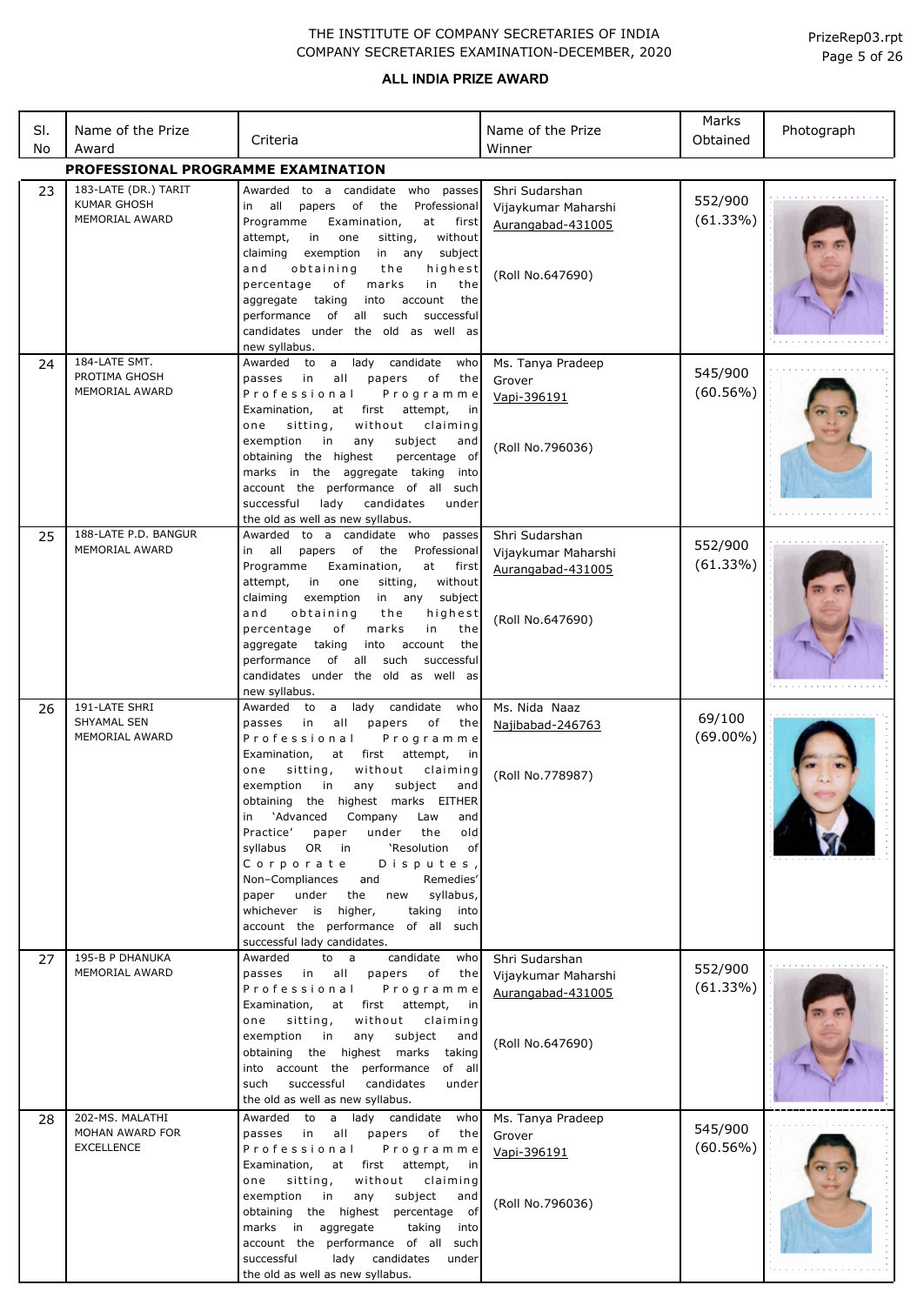| SI.<br>No | Name of the Prize<br>Award                                                                         | Criteria                                                                                                                                                                                                                                                                                                                                                                                                                                                                                                                                               | Name of the Prize<br>Winner                                        | Marks<br>Obtained      | Photograph |
|-----------|----------------------------------------------------------------------------------------------------|--------------------------------------------------------------------------------------------------------------------------------------------------------------------------------------------------------------------------------------------------------------------------------------------------------------------------------------------------------------------------------------------------------------------------------------------------------------------------------------------------------------------------------------------------------|--------------------------------------------------------------------|------------------------|------------|
|           | <b>EXECUTIVE PROGRAMME EXAMINATION</b>                                                             |                                                                                                                                                                                                                                                                                                                                                                                                                                                                                                                                                        |                                                                    |                        |            |
| 29        | 124-PRESIDENT'S<br>SILVER MEDAL                                                                    | Awarded to a candidate who passes<br>all<br>of<br>Executive<br>papers<br>the<br>in<br>Programme<br>Examination,<br>at<br>first<br>without<br>attempt,<br>in<br>one<br>sitting,<br>claiming<br>exemption<br>in any<br>subject<br>obtaining<br>and<br>the<br>highest<br>percentage<br>of<br>marks<br>in<br>the<br>taking<br>account<br>aggregate<br>into<br>the<br>of all such<br>performance<br>successful<br>candidates under the old as well as<br>syllabus<br>provided<br>that<br>new<br>the<br>55%<br>aggregate<br>is<br>not less<br>than<br>marks. | Ms. Akanksha Gupta<br>Satna-485001<br>(Roll No.731084)             | 578/800<br>(72.25%)    |            |
| 30        | 125-JAYPEE GROUP<br>PRIZE AWARD                                                                    | to a candidate who<br>passes<br>Awarded<br>all<br>of<br>Executive<br>the<br>papers<br>in<br>Programme<br>Examination,<br>at<br>first<br>attempt,<br>in<br>one<br>sitting,<br>without<br>exemption<br>claiming<br>in any<br>subject<br>highest<br>and<br>obtaining<br>the<br>percentage<br>оf<br>marks<br>in<br>the<br>taking<br>account<br>aggregate,<br>into<br>the<br>of all<br>performance<br>such<br>successful<br>candidates under the old as well as<br>new syllabus.                                                                            | Ms. Akanksha Gupta<br>Satna-485001<br>(Roll No.731084)             | 578/800<br>(72.25%)    |            |
| 31        | 126-LATE SHRI JAGDISH<br>CHANDRA MALHOTRA<br>MEMORIAL ANNUAL<br>AWARD<br>For jun-2020 and DEC-2020 | a<br>lady candidate<br>Awarded to<br>who<br>all<br>in<br>papers<br>оf<br>the<br>passes<br>Programme<br>Examination,<br>Executive<br>at<br>first<br>attempt,<br>in<br>one<br>sitting,<br>without claiming<br>exemption<br>in<br>any<br>highest<br>subject<br>and<br>obtaining<br>the<br>percentage<br>оf<br>marks<br>in<br>the<br>aggregate<br>taking<br>into<br>account<br>the<br>of<br>all such<br>successful<br>performance<br>candidates under the old as well as                                                                                   | Ms. Akanksha Gupta<br>Satna-485001<br>(Roll No.731084)             | 578/800<br>(72.25%)    |            |
| 32        | 127-KEDARNATH<br>PRAHLADRAI DHANUKA<br>MEMORIAL AWARD                                              | syllabus<br>new<br>in<br>June<br>and<br>December examinations.<br>Awarded to a candidate who passes<br>of<br>all<br>papers<br>Executive<br>in<br>the<br>Programme<br>Examination,<br>at first<br>attempt, in one sitting, without<br>claiming exemption in any<br>subject<br>and obtaining<br>the second<br>highest<br>percentage<br>marks<br>of<br>in<br>the<br>aggregate taking<br>into<br>account<br>the<br>performance of all such<br>successful<br>candidates under the old as well as<br>new syllabus.                                           | Ms. Bhavika Manish<br>Kanodia<br>Mumbai-400101<br>(Roll No.735508) | 544/800<br>$(68.00\%)$ |            |
| 33        | 128-MAUJI RAM JAIN<br><b>MEMORIAL AWARD</b>                                                        | Awarded to a lady candidate who<br>passes in all<br>papers<br>of<br>the<br>Programme<br>Executive<br>Examination,<br>one<br>at first attempt,<br>in<br>sitting,<br>without claiming exemption<br>in any<br>subject and<br>obtaining<br>the<br>highest<br>percentage<br>of<br>marks<br>in<br>the<br>aggregate taking<br>into account<br>the<br>performance of all such successful<br>lady candidates under the old<br>as<br>well as new syllabus.                                                                                                       | Ms. Akanksha Gupta<br>Satna-485001<br>(Roll No.731084)             | 578/800<br>(72.25%)    |            |
| 34        | 129-SMT. BONDADA<br>SAMANTHAKAMANI<br>MEMORIAL SILVER<br>MEDAL                                     | Awarded to a lady candidate<br>who<br>passes in<br>all<br>papers<br>of<br>the<br>Programme<br>Executive<br>Examination,<br>at first attempt,<br>in<br>one<br>sitting,<br>without<br>claiming exemption<br>in any<br>subject<br>and obtaining the second<br>highest<br>percentage of marks in the<br>aggregate taking into account<br>the<br>performance of all such successful<br>lady candidates under the old as<br>well as new syllabus.                                                                                                            | Ms. Bhavika Manish<br>Kanodia<br>Mumbai-400101<br>(Roll No.735508) | 544/800<br>$(68.00\%)$ |            |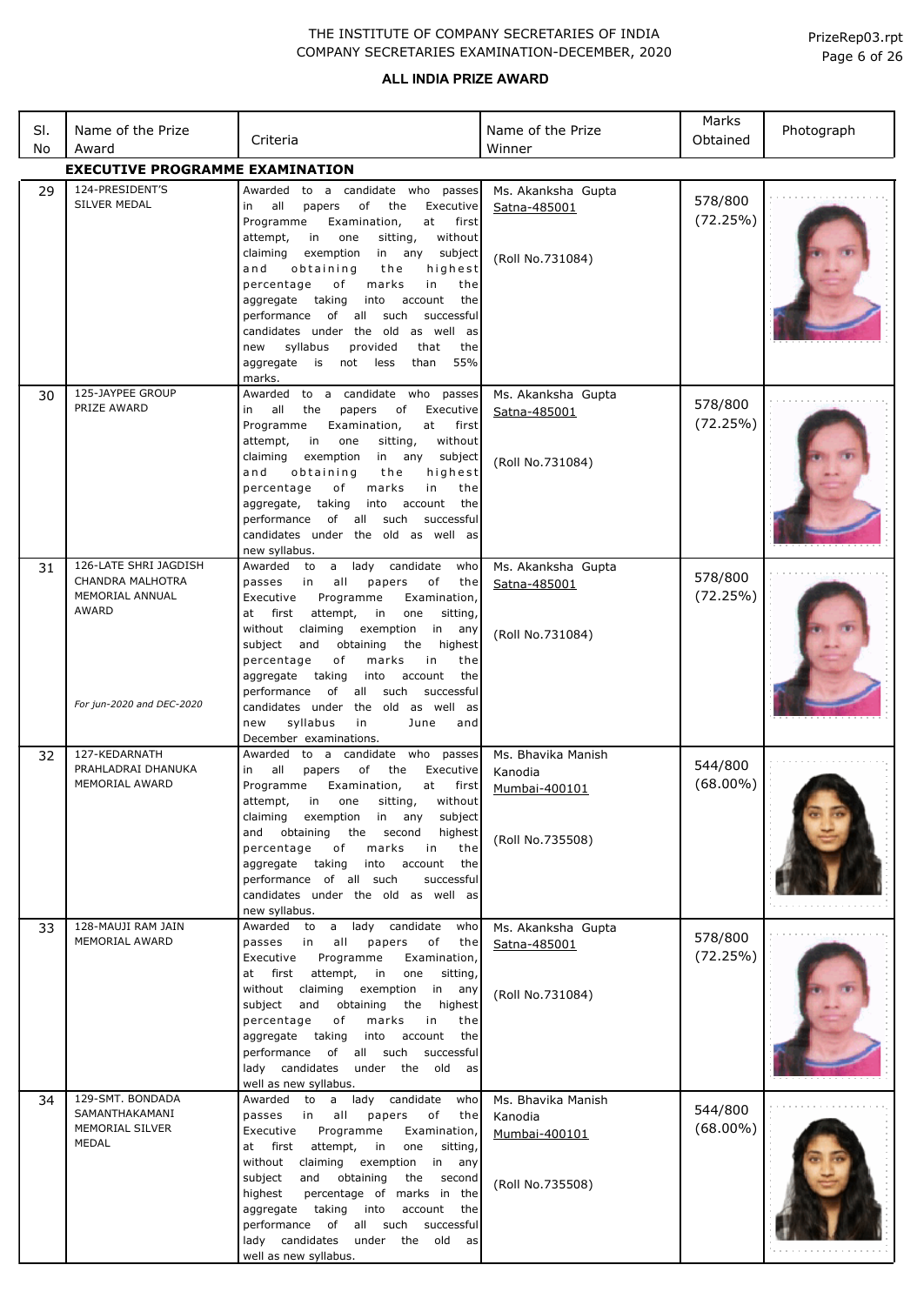| SI.<br>No | Name of the Prize<br>Award                  | Criteria                                                                                                                                                                                                                                                                                                                                                                                                                                                                                                                                                                        | Name of the Prize<br>Winner                                            | Marks<br>Obtained     | Photograph |
|-----------|---------------------------------------------|---------------------------------------------------------------------------------------------------------------------------------------------------------------------------------------------------------------------------------------------------------------------------------------------------------------------------------------------------------------------------------------------------------------------------------------------------------------------------------------------------------------------------------------------------------------------------------|------------------------------------------------------------------------|-----------------------|------------|
|           | <b>EXECUTIVE PROGRAMME EXAMINATION</b>      |                                                                                                                                                                                                                                                                                                                                                                                                                                                                                                                                                                                 |                                                                        |                       |            |
| 35        | 130-TAXMANN'S PRIZE<br>AWARD                | Awarded to a candidate who passes<br>o <sub>f</sub><br>Executive<br>in<br>all<br>papers<br>the<br>Programme<br>Examination,<br>at<br>first<br>without<br>attempt,<br>in<br>one<br>sitting,<br>exemption<br>in<br>claiming<br>any<br>subject<br>and<br>obtaining<br>the<br>highest<br>marks<br>EITHER in 'Tax Laws and Practice'<br>paper under the old syllabus OR in<br>'Tax Laws'<br>paper under<br>the new<br>syllabus<br>whichever<br>is<br>higher,<br>taking<br>into<br>account<br>the<br>performance of all such successful<br>candidates                                 | Co-winner:<br>Ms. Akanksha Gupta<br>Satna-485001<br>(Roll No.731084)   | 83/100<br>$(83.00\%)$ |            |
| 36        | 130-TAXMANN'S PRIZE<br>AWARD                | Awarded to a candidate who passes<br>of<br>Executive<br>in all<br>papers<br>the<br>Examination,<br>Programme<br>at<br>first<br>one<br>attempt,<br>in<br>sitting,<br>without<br>claiming<br>exemption<br>in any<br>subject<br>obtaining<br>highest<br>and<br>the<br>marks<br>EITHER in 'Tax Laws and<br>Practice'<br>paper under the old syllabus OR in<br>'Tax Laws'<br>paper under<br>the<br>new<br>syllabus<br>whichever<br>is<br>higher,<br>taking<br>into<br>account<br>the<br>performance of all such successful<br>candidates                                             | Co-winner:<br>Shri Karan Goyal<br>New Delhi-110092<br>(Roll No.716258) | 83/100<br>$(83.00\%)$ |            |
| 37        | 131-PREETI PURASKAR                         | Awarded to a candidate who passes<br>in all<br>papers<br>of<br>the<br>Executive<br>Programme<br>Examination,<br>at<br>first<br>sitting,<br>without<br>attempt,<br>in<br>one<br>in any<br>claiming<br>exemption<br>subject<br>and obtaining the highest marks in<br>'Company Law' paper under the old<br>as well as new syllabus,<br>taking into<br>account the performance of all such<br>successful candidates.                                                                                                                                                                | Ms. Khyati Porwal<br>Ahmedabad-380009<br>(Roll No.730721)              | 82/100<br>$(82.00\%)$ |            |
| 38        | 132-CS S.<br>RAMAKRISHNAN<br>MEMORIAL AWARD | Awarded to a candidate who passes<br>all<br>papers<br>of the<br>Executive<br>in<br>Programme Examination,<br>at<br>first<br>attempt, in one sitting, without<br>claiming exemption in any<br>subject<br>and obtaining<br>the highest<br>marks<br>EITHER<br>'Economic<br>and<br>i n<br>Commercial Laws'<br>paper under the<br>syllabus<br>OR in<br>'Economic,<br>old<br>Commercial<br><b>Business</b><br>Laws'<br>and<br>paper under<br>the<br>new<br>syllabus,<br>taking<br>whichever<br>is<br>higher,<br>into<br>account the performance of all such<br>successful candidates. | Ms. Anshika Jha<br>Udaipur-313001<br>(Roll No.717670)                  | 81/100<br>$(81.00\%)$ |            |
| 39        | 189-LATE P.D. BANGUR<br>MEMORIAL AWARD      | Awarded to a candidate who passes<br>in all the papers of Executive<br>Programme Examination,<br>at<br>first<br>attempt,<br>in<br>one<br>sitting,<br>without<br>claiming<br>exemption<br>in any subject<br>and<br>obtaining<br>the<br>highest<br>percentage<br>of<br>marks<br>in<br>the<br>into account<br>aggregate, taking<br>the<br>performance of all such successful<br>candidates under the old as well as<br>new syllabus                                                                                                                                                | Ms. Akanksha Gupta<br>Satna-485001<br>(Roll No.731084)                 | 578/800<br>(72.25%)   |            |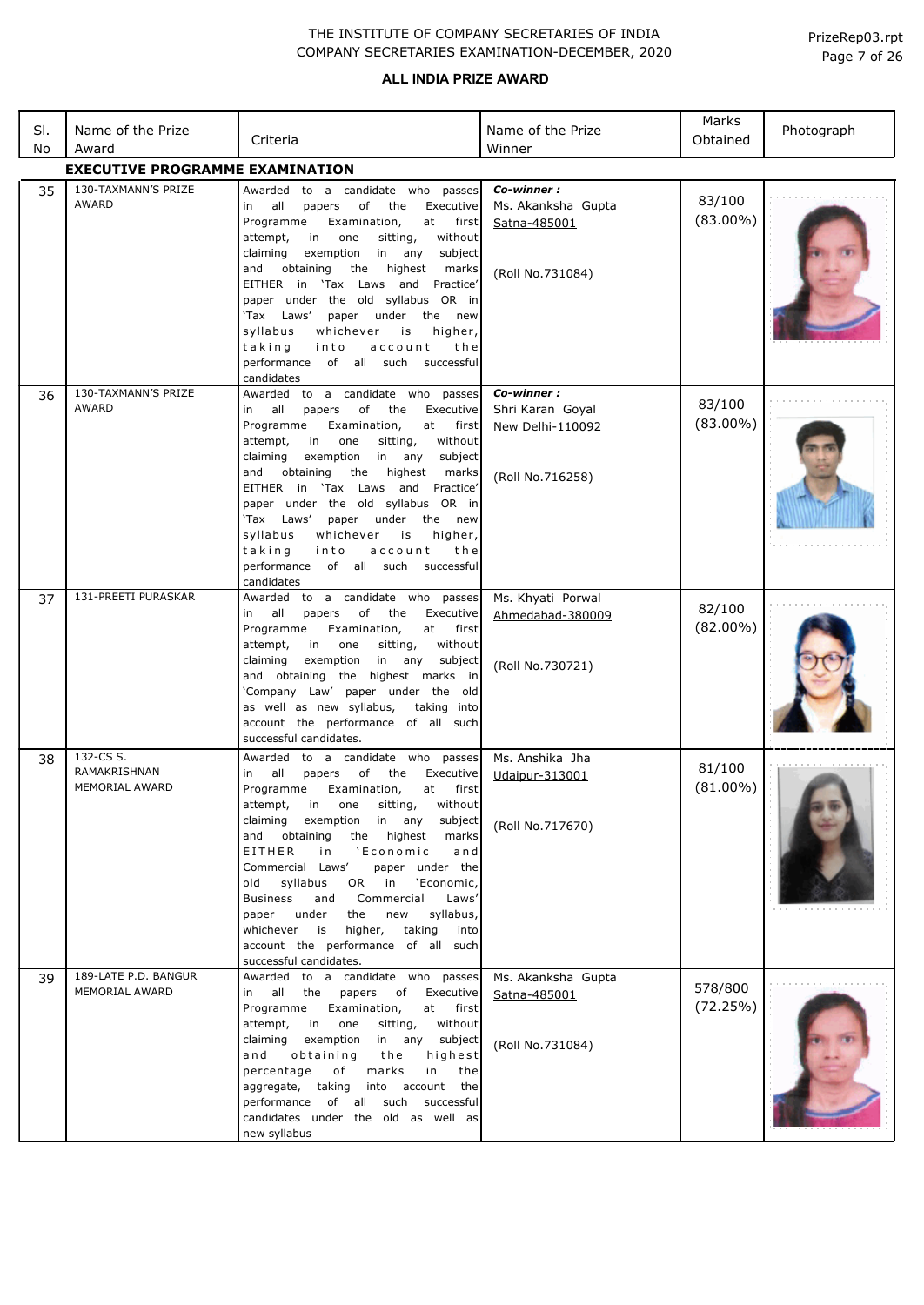| SI.<br>No | Name of the Prize<br>Award                             | Criteria                                                                                                                                                                                                                                                                                                                                                                                                                                                                                                    | Name of the Prize<br>Winner                            | Marks<br>Obtained   | Photograph |
|-----------|--------------------------------------------------------|-------------------------------------------------------------------------------------------------------------------------------------------------------------------------------------------------------------------------------------------------------------------------------------------------------------------------------------------------------------------------------------------------------------------------------------------------------------------------------------------------------------|--------------------------------------------------------|---------------------|------------|
|           | <b>EXECUTIVE PROGRAMME EXAMINATION</b>                 |                                                                                                                                                                                                                                                                                                                                                                                                                                                                                                             |                                                        |                     |            |
| 40        | 190-LATE P.D. BANGUR<br>MEMORIAL<br><b>SCHOLARSHIP</b> | Awarded to a candidate who passes<br>in all the<br>papers of the Executive<br>Programme<br>examination,<br>at<br>first<br>attempt, in one<br>sitting,<br>without<br>claiming<br>exemption<br>subject<br>in any<br>obtaining<br>the<br>highest<br>and<br>taking<br>of marks<br>percentage<br>into<br>account the performance of all<br>suchl<br>successful candidates under the<br>old<br>as well as new syllabus in Executive<br>Programme<br>Examination<br>onl<br>all-India basis.                        | Ms. Akanksha Gupta<br>Satna-485001<br>(Roll No.731084) | 578/800<br>(72.25%) |            |
| 41        | 197-B. P. AWASTHEE<br>MEMORIAL<br><b>SCHOLARSHIP</b>   | lady candidate<br>who<br>Awarded to a<br>of<br>in all<br>papers<br>passes<br>the<br>Executive<br>Examination,<br>Programme<br>at first<br>attempt, in<br>one<br>sitting,<br>without<br>claiming exemption in any<br>subject<br>and<br>obtaining<br>the<br>highest<br>marks<br>taking<br>into<br>account<br>the<br>performance of all such successful<br>lady candidates<br>under<br>the old as<br>syllabus<br>in Executive<br>well<br>new<br>Programme<br>Examination<br>o <sub>n</sub><br>all-India basis. | Ms. Akanksha Gupta<br>Satna-485001<br>(Roll No.731084) | 578/800<br>(72.25%) |            |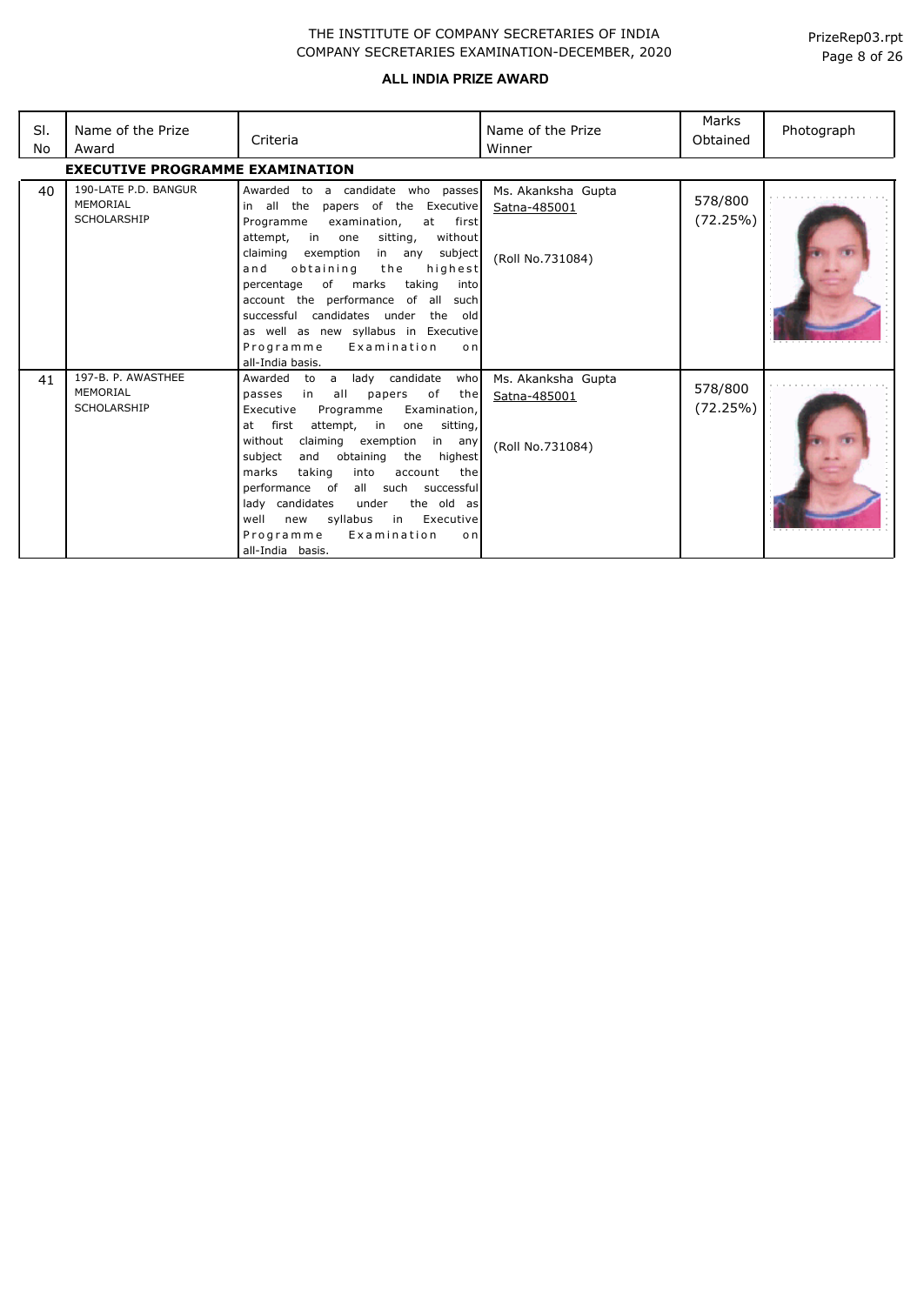| SI.<br>No    | Name of the Prize<br>Award                                   | Criteria                                                                                                                                                                                                                                                                                                                                                                                                                                                                                                                                                                                                                                                     | Name of the Prize<br>Winner                                   | Marks<br>Obtained     | Photograph |
|--------------|--------------------------------------------------------------|--------------------------------------------------------------------------------------------------------------------------------------------------------------------------------------------------------------------------------------------------------------------------------------------------------------------------------------------------------------------------------------------------------------------------------------------------------------------------------------------------------------------------------------------------------------------------------------------------------------------------------------------------------------|---------------------------------------------------------------|-----------------------|------------|
|              | PROFESSIONAL PROGRAMME EXAMINATION                           |                                                                                                                                                                                                                                                                                                                                                                                                                                                                                                                                                                                                                                                              | <b>EIRC</b>                                                   |                       |            |
| $\mathbf{1}$ | 139-KEDARNATH<br>PRAHLADRAI DHANUKA<br><b>MEMORIAL AWARD</b> | Awarded to a candidate who passes<br>in all<br>Professional<br>papers of<br>the<br>at<br>Programme<br>Examination,<br>first<br>without<br>attempt,<br>in<br>one<br>sitting,<br>claiming exemption<br>in any subject<br>highest<br>and<br>obtaining<br>the<br>percentage<br>of<br>marks<br>in<br>the<br>aggregate taking<br>into<br>account<br>the<br>performance of all such<br>successful<br>candidates under the old as well as<br>syllabus<br>examination<br>new<br>from<br>centres within the Eastern Region.                                                                                                                                            | Shri Bishal Agarwal<br>Barpetaroad-781315<br>(Roll No.770735) | 519/900<br>(57.67%)   |            |
| 2            | 140-NIRMAL CHANDRA<br>CHATTERJEE MEMORIAL<br>AWARD           | Awarded<br>to a candidate who passes<br>all<br>papers of the Professional<br>in<br>Examination,<br>Programme<br>at<br>first<br>attempt,<br>in<br>one<br>sitting,<br>without<br>claiming<br>exemption<br>in any<br>subject<br>obtaining<br>highest<br>and<br>the<br>marks<br><b>EITHER</b><br>'Drafting,<br>in<br>Appearances<br>and Pleadings' paper under the old<br>syllabus<br>OR in Drafting,<br>Pleadings<br>and Appearances'<br>under<br>the<br>paper<br>syllabus, whichever<br>is higher,<br>new<br>taking<br>into<br>account<br>the<br>performance of all such successful<br>candidates<br>from<br>examination<br>centres within the Eastern Region. | Ms. Arpita Kumari Kedia<br>Kolkata-700042<br>(Roll No.771910) | 66/100<br>$(66.00\%)$ |            |
| 3            | 141-BHAGABATI<br>CHATTERJEE MEMORIAL<br>AWARD                | Awarded to a lady candidate<br>who<br>passes<br>in<br>all<br>papers<br>of<br>the<br>Professional<br>Programme<br>Examination,<br>at first attempt,<br>in<br>sitting,<br>without<br>claiming<br>one<br>exemption<br>in<br>subject<br>any<br>and<br>obtaining the highest<br>percentage of<br>marks in the aggregate taking into<br>account the performance of all such<br>lady<br>successful<br>candidates<br>under<br>the old as well as new syllabus from<br>examination<br>centres<br>within<br>the<br>Eastern Region.                                                                                                                                     | Ms. Deepali<br>Kothrud-411052<br>(Roll No.770461)             | 489/900<br>(54.33%)   |            |
| 4            | 194-B P BAJORIA<br>MEMORIAL AWARD                            | Awarded to a candidate who passes<br>of the Professional<br>all<br>papers<br>in<br>Programme<br>at<br>Examination,<br>first<br>one<br>without<br>attempt,<br>in<br>sitting,<br>claiming exemption<br>in any subject<br>obtaining<br>highest<br>and<br>the<br>percentage<br>marks<br>of<br>in<br>the<br>aggregate taking<br>into account<br>the<br>performance of all such successful<br>candidates under the old as well as<br>syllabus<br>examination<br>new<br>from<br>centres within the Eastern Region.                                                                                                                                                  | Shri Bishal Agarwal<br>Barpetaroad-781315<br>(Roll No.770735) | 519/900<br>(57.67%)   |            |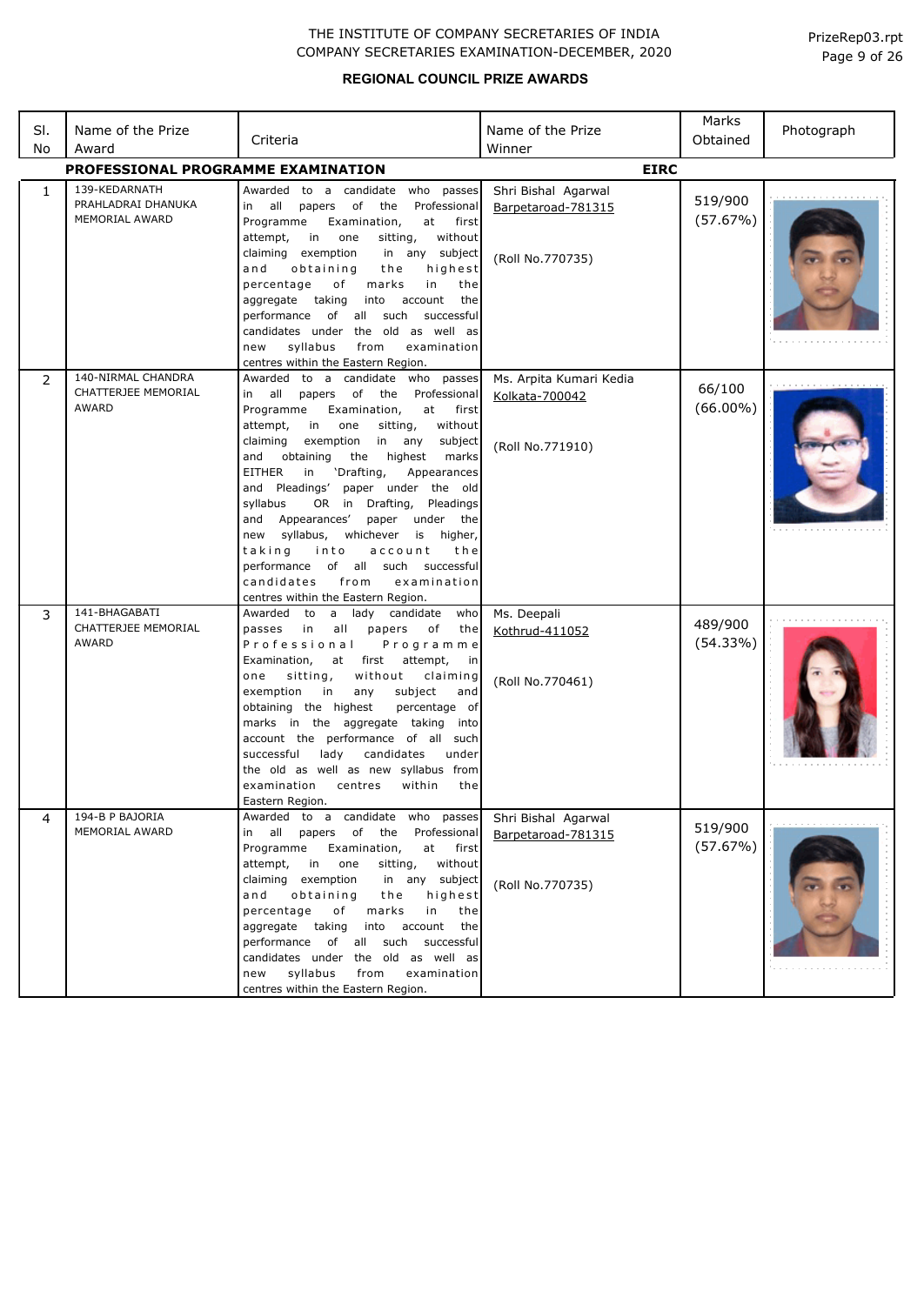| SI.<br>No | Name of the Prize<br>Award                                    | Criteria                                                                                                                                                                                                                                                                                                                                                                                                                                                                                                                         | Name of the Prize<br>Winner                                        | Marks<br>Obtained     | Photograph |
|-----------|---------------------------------------------------------------|----------------------------------------------------------------------------------------------------------------------------------------------------------------------------------------------------------------------------------------------------------------------------------------------------------------------------------------------------------------------------------------------------------------------------------------------------------------------------------------------------------------------------------|--------------------------------------------------------------------|-----------------------|------------|
|           | <b>EXECUTIVE PROGRAMME EXAMINATION</b>                        |                                                                                                                                                                                                                                                                                                                                                                                                                                                                                                                                  | <b>EIRC</b>                                                        |                       |            |
| 5         | 137-EIRC CASH PRIZE                                           | Awarded<br>to a candidate who passes<br>all<br>of<br>the<br>Executive<br>in<br>papers<br>Programme<br>Examination,<br>first<br>at<br>in<br>sitting,<br>without<br>attempt,<br>one<br>claiming<br>subject<br>exemption<br>in any<br>and obtaining the highest marks in<br>'Company Law' paper<br>taking<br>into<br>$\mathcal{L}$<br>account the performance of all<br>such<br>successful<br>candidates<br>from<br>within<br>the<br>examination<br>centres<br>Eastern Region.                                                      | Shri Aditya Mohan<br>Patwari<br>Kolkata-700033<br>(Roll No.702893) | 76/100<br>$(76.00\%)$ |            |
| 6         | 138-KEDARNATH<br><b>DHANUKA MEMORIAL</b><br><b>CASH PRIZE</b> | Awarded to a candidate who passes<br>all<br>of<br>the<br>Executive<br>in<br>papers<br>Examination,<br>Programme<br>at first<br>attempt,<br>in<br>sitting,<br>without<br>one<br>claiming<br>exemption<br>subject<br>in any<br>highest<br>and<br>obtaining<br>the<br>the<br>percentage<br>of<br>marks<br>in<br>taking<br>into<br>account<br>the<br>aggregate<br>of<br>performance<br>all such<br>successful<br>candidates under the old as well as<br>syllabus<br>from<br>examination<br>new<br>centres within the Eastern Region. | Shri Aditya Mohan<br>Patwari<br>Kolkata-700033<br>(Roll No.702893) | 501/800<br>(62.63%)   |            |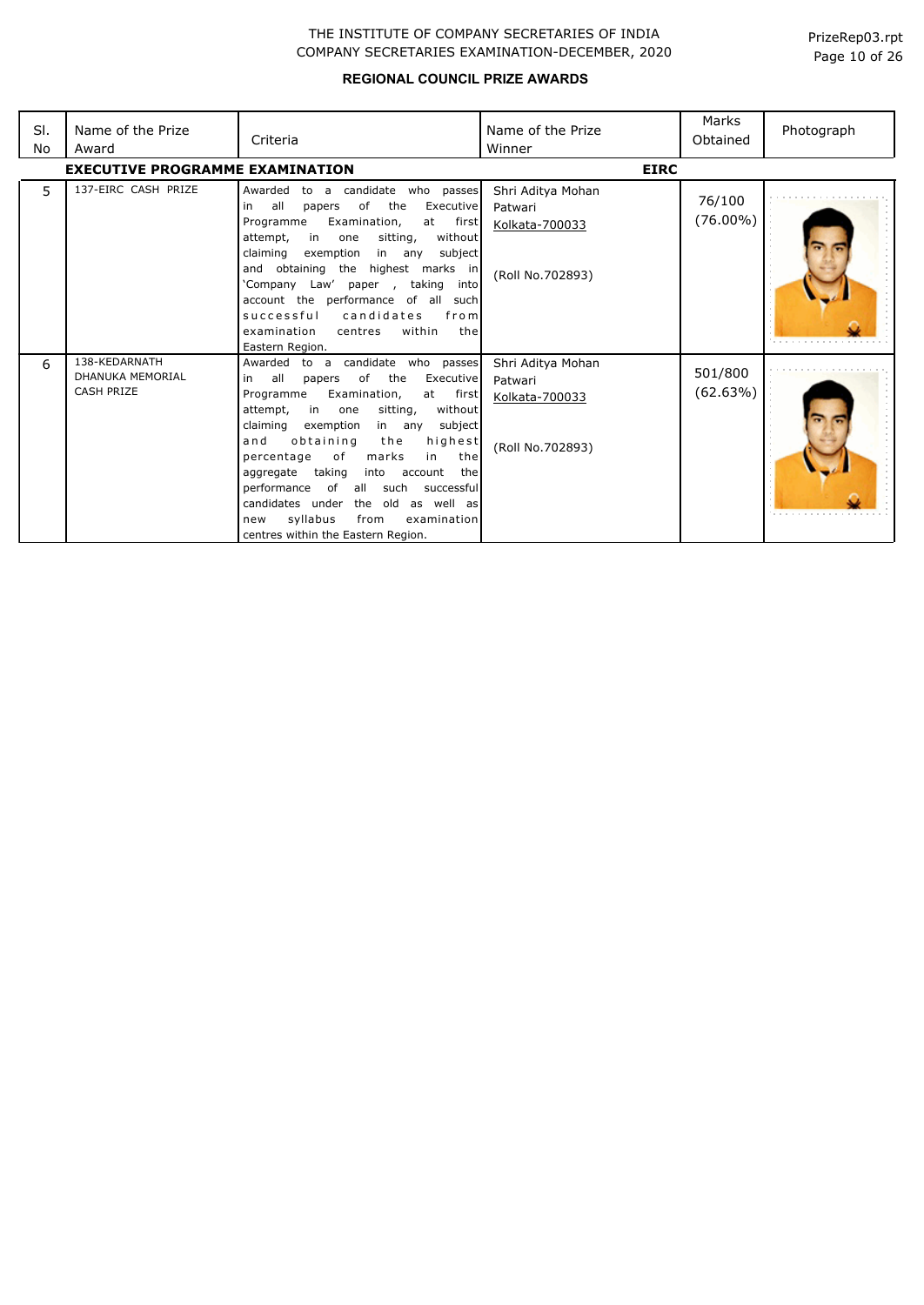| SI.<br>No | Name of the Prize<br>Award               | Criteria                                                                                                                                                                                                                                                                                                                                                                                                                                                                                                                                            | Name of the Prize<br>Winner                                           | Marks<br>Obtained   | Photograph           |
|-----------|------------------------------------------|-----------------------------------------------------------------------------------------------------------------------------------------------------------------------------------------------------------------------------------------------------------------------------------------------------------------------------------------------------------------------------------------------------------------------------------------------------------------------------------------------------------------------------------------------------|-----------------------------------------------------------------------|---------------------|----------------------|
|           | PROFESSIONAL PROGRAMME EXAMINATION       |                                                                                                                                                                                                                                                                                                                                                                                                                                                                                                                                                     | <b>NIRC</b>                                                           |                     |                      |
| 7         | 143-NIRC SILVER<br>SOUVENIR AWARD        | Awarded<br>to a candidate<br>who passes<br>of<br>the<br>all<br>Professional<br>in<br>papers<br>Examination,<br>at first<br>Programme<br>in<br>without<br>attempt,<br>sitting,<br>one<br>claiming<br>exemption<br>in any<br>subject<br>and<br>obtaining<br>the<br>highest<br>percentage<br>оf<br>marks<br>in<br>the<br>taking<br>into account the<br>aggregate<br>of all<br>such<br>performance<br>successful<br>candidates under<br>the old as well as<br>syllabus<br>from<br>examination<br>new<br>within<br>the<br>Northern<br>centres<br>Region. | Ms. Madhu Agarwal<br>New Delhi-110074<br>(Roll No.775525)             | 537/900<br>(59.67%) | <b>MADHU AGARWAL</b> |
|           | <b>EXECUTIVE PROGRAMME EXAMINATION</b>   |                                                                                                                                                                                                                                                                                                                                                                                                                                                                                                                                                     | <b>NIRC</b>                                                           |                     |                      |
| 8         | 144-NIRC PRIZE AWARD<br>FOR BOTH MODULES | Awarded<br>to a candidate who passes<br>all<br>of<br>the<br>Executive<br>in<br>papers<br>Examination,<br>first<br>Programme<br>at<br>without<br>attempt,<br>in<br>sitting,<br>one<br>claiming<br>exemption<br>subject<br>in any<br>obtaining<br>highest<br>and<br>the<br>of<br>marks<br>the<br>percentage<br>in<br>aggregate<br>taking<br>into account the<br>performance<br>of all such<br>successful<br>the old as well as<br>candidates under<br>syllabus<br>from<br>examination<br>new<br>centres within the Northern Region.                   | Shri Shashank Kumar<br>Tamboli<br>Bhilwara-311001<br>(Roll No.705319) | 541/800<br>(67.63%) |                      |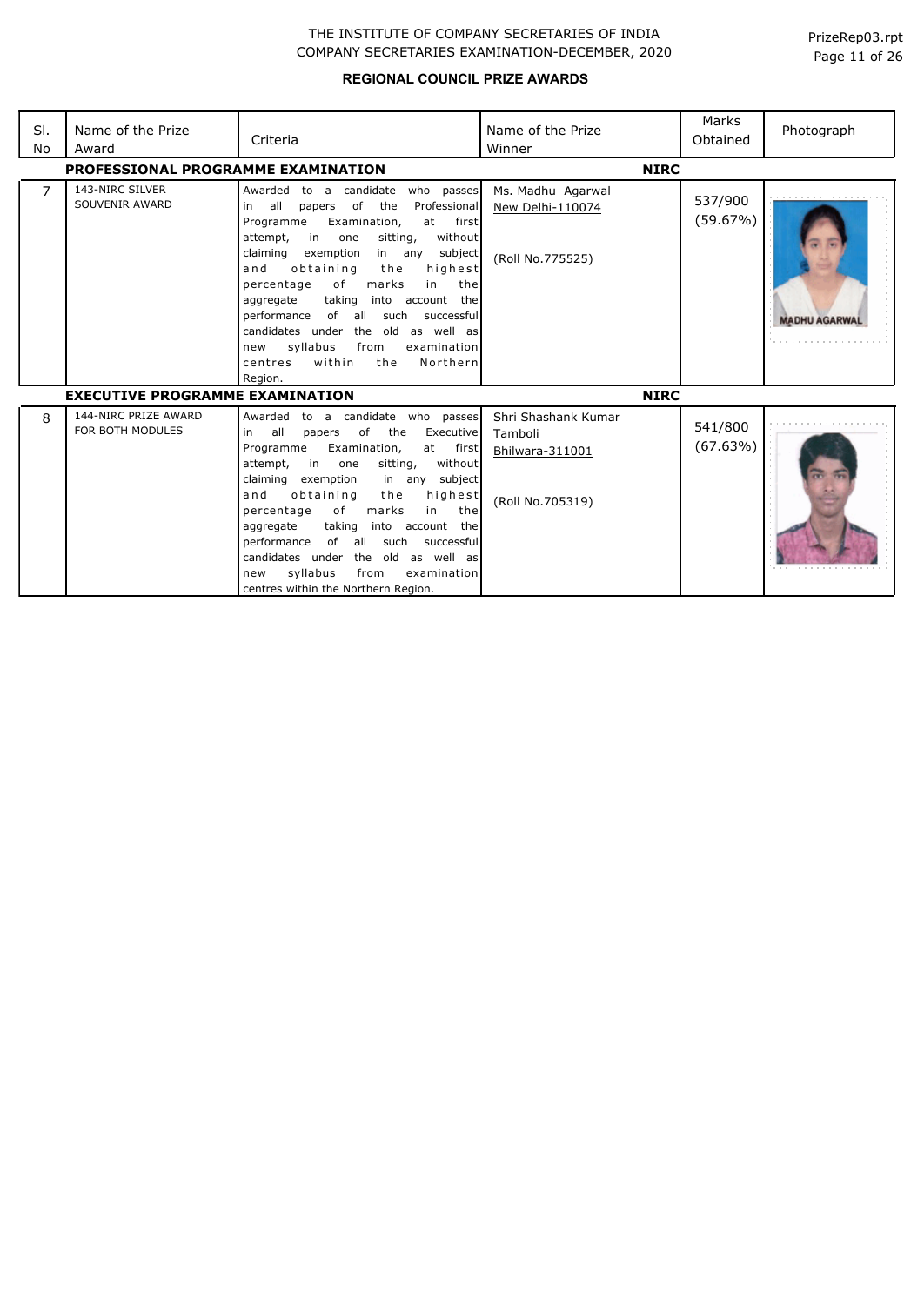| PrizeRep03.rpt |  |  |
|----------------|--|--|
| Page 12 of 26  |  |  |

| SI.<br>No | Name of the Prize<br>Award                                                     | Criteria                                                                                                                                                                                                                                                                                                                                                                                                                                                                                                                                                                                                                                                                                    | Name of the Prize<br>Winner                                             | Marks<br>Obtained      | Photograph |
|-----------|--------------------------------------------------------------------------------|---------------------------------------------------------------------------------------------------------------------------------------------------------------------------------------------------------------------------------------------------------------------------------------------------------------------------------------------------------------------------------------------------------------------------------------------------------------------------------------------------------------------------------------------------------------------------------------------------------------------------------------------------------------------------------------------|-------------------------------------------------------------------------|------------------------|------------|
|           | PROFESSIONAL PROGRAMME EXAMINATION                                             |                                                                                                                                                                                                                                                                                                                                                                                                                                                                                                                                                                                                                                                                                             | <b>SIRC</b>                                                             |                        |            |
| 9         | 145-SIRC SILVER<br>MEDAL                                                       | Awarded to a candidate who passes<br>in all<br>of<br>the<br>Professional<br>papers<br>Programme<br>at<br>Examination,<br>first<br>attempt,<br>in<br>without<br>one<br>sitting,<br>subject<br>claiming<br>exemption<br>in any<br>highest<br>and<br>obtaining<br>the<br>marks<br>in<br>percentage<br>оf<br>the<br>account<br>aggregate<br>taking<br>into<br>the<br>performance<br>of<br>all<br>such<br>successful<br>candidates under the old as well as<br>syllabus<br>from<br>examination<br>new<br>Southern<br>within<br>centres<br>the<br>Region.                                                                                                                                         | Ms. Veena S Reddy<br>Bangalore-560078<br>(Roll No.781419)               | 537/900<br>(59.67%)    |            |
| 10        | 146-SIRUBALAKKADU<br><b>SAMBAMOORTHY</b><br>SRINIVASAN MEMORIAL<br>PRIZE AWARD | Awarded to a candidate who passes<br>in all<br>of<br>Professional<br>papers<br>the<br>Programme<br>at<br>Examination,<br>first<br>attempt,<br>in<br>without<br>one<br>sitting,<br>exemption<br>subject<br>claiming<br>in<br>any<br>obtaining<br>highest<br>and<br>the<br>marks<br>in<br>percentage<br>оf<br>the<br>taking<br>account<br>the<br>aggregate<br>into<br>of<br>all<br>such<br>successful<br>performance<br>candidates under the old as well as<br>syllabus<br>from<br>examination<br>new<br>centres within the Southern Region.                                                                                                                                                  | Ms. Veena S Reddy<br>Bangalore-560078<br>(Roll No.781419)               | 537/900<br>(59.67%)    |            |
| 11        | 147-SRI CHAKRA'S<br><b>CASH AWARD</b>                                          | Awarded to a candidate who passes<br>in all<br>of<br>the<br>Professional<br>papers<br>Programme<br>Examination,<br>at<br>first<br>attempt,<br>in<br>one<br>sitting,<br>without<br>in any<br>claiming<br>exemption<br>subject<br>and<br>obtaining<br>the<br>second<br>highest<br>percentage<br>оf<br>marks<br>in<br>the<br>taking<br>aggregate<br>into<br>account<br>the<br>of<br>all<br>such<br>performance<br>successful<br>candidates under the old as well as<br>syllabus<br>examination<br>new<br>from<br>within<br>Southern<br>centres<br>the<br>Region.                                                                                                                               | Co-winner:<br>Ms. Nandana<br>Belthangady-574198<br>(Roll No.785060)     | 509/900<br>$(56.56\%)$ |            |
| 12        | 147-SRI CHAKRA'S<br><b>CASH AWARD</b>                                          | Awarded to a candidate who passes<br>Professional<br>in<br>all<br>papers<br>of<br>the<br>Programme<br>Examination,<br>at first<br>attempt,<br>in<br>one<br>sitting,<br>without<br>exemption<br>subject<br>claiming<br>in any<br>and obtaining<br>the second<br>highest<br>marks<br>percentage<br>of<br>in<br>the<br>into<br>account<br>aggregate taking<br>the<br>performance of all such successful<br>candidates under the old as well as<br>new<br>syllabus<br>from<br>examination<br>within<br>Southern<br>centres<br>the<br>Region.                                                                                                                                                    | Co-winner:<br>Ms. Nikitha Bidla<br>Hyderabad-500002<br>(Roll No.783813) | 509/900<br>(56.56%)    |            |
| 13        | 148-SIRC PRIZE AWARD                                                           | Awarded to a candidate who passes<br>in all papers of the Professional<br>Programme<br>Examination,<br>at first<br>attempt,<br>one<br>sitting,<br>without<br>in<br>exemption in any<br>claiming<br>subject<br>the highest<br>and obtaining<br>marks<br>EITHER in 'Corporate Restructuring,<br>Valuation<br>and<br>Insolvency'<br>paper<br>under the old syllabus<br>OR in<br>'Corporate<br>Restructuring,<br>Insolvency,<br>Liquidation<br>and<br>Winding-up' paper under the new<br>whichever is<br>syllabus,<br>higher,<br>taking<br>into<br>account<br>the<br>performance of all such successful<br>candidates<br>from<br>examination<br>centres<br>within<br>the<br>Southern<br>Region. | Ms. Anju B<br>Bengaluru-560053<br>(Roll No.781912)                      | 65/100<br>$(65.00\%)$  |            |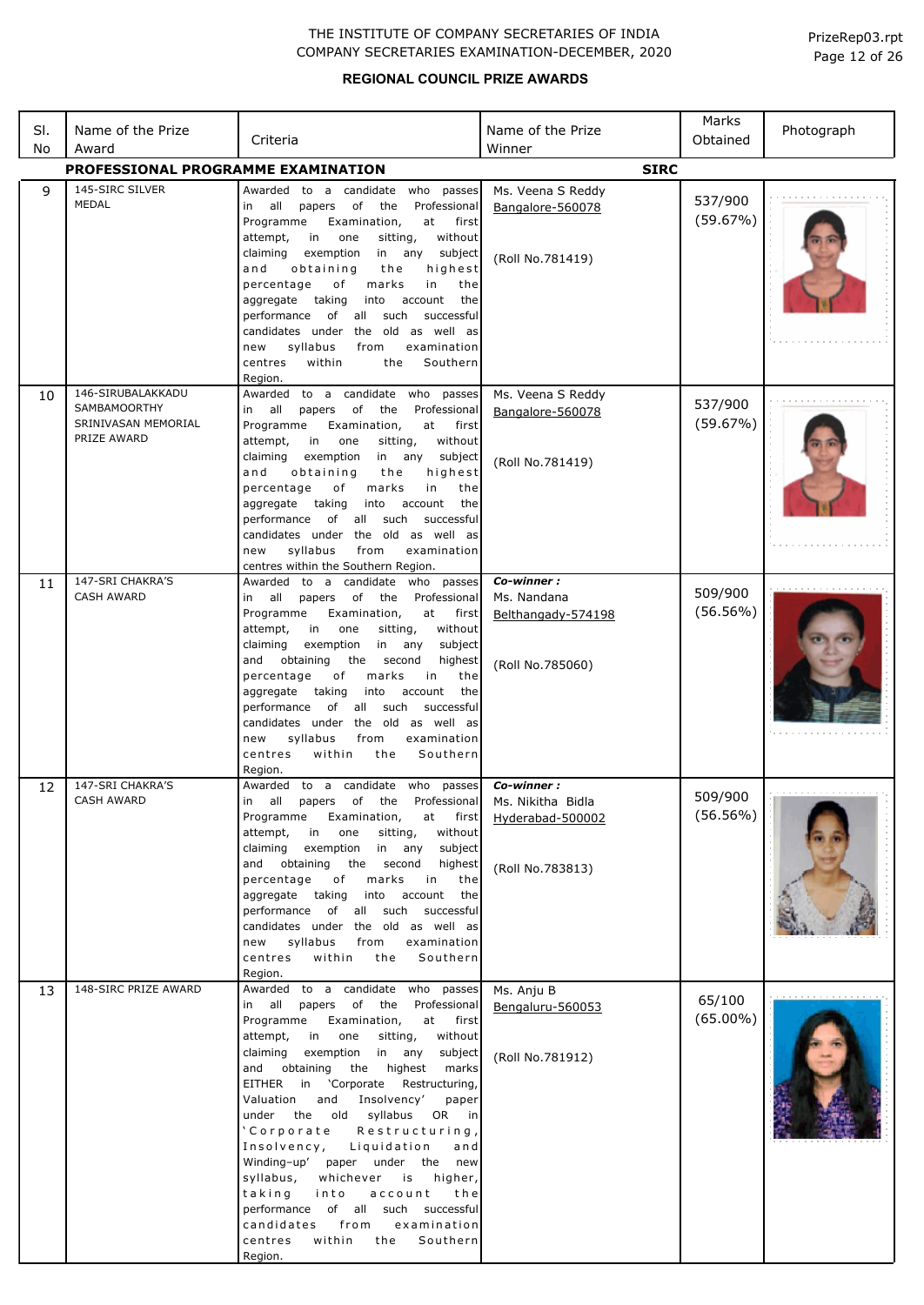## **REGIONAL COUNCIL PRIZE AWARDS**

Page 13 of 26 PrizeRep03.rpt

| SI.<br>No | Name of the Prize<br>Award                            | Criteria                                                                                                                                                                                                                                                                                                                                                                                                                                                                                                                                                                                                                                                                                                       | Name of the Prize<br>Winner                                     | Marks<br>Obtained      | Photograph |
|-----------|-------------------------------------------------------|----------------------------------------------------------------------------------------------------------------------------------------------------------------------------------------------------------------------------------------------------------------------------------------------------------------------------------------------------------------------------------------------------------------------------------------------------------------------------------------------------------------------------------------------------------------------------------------------------------------------------------------------------------------------------------------------------------------|-----------------------------------------------------------------|------------------------|------------|
|           | <b>PROFESSIONAL PROGRAMME EXAMINATION</b>             |                                                                                                                                                                                                                                                                                                                                                                                                                                                                                                                                                                                                                                                                                                                | <b>SIRC</b>                                                     |                        |            |
| 14        | 149-SIRC - MRS.<br>PANKAJAM RENGACHARI<br>PRIZE AWARD | Awarded to a candidate who passes<br>in all<br>of<br>the<br>Professional<br>papers<br>Programme<br>Examination,<br>at<br>first<br>in<br>attempt,<br>one<br>sitting,<br>without<br>exemption<br>claiming<br>in<br>any<br>subject<br>the<br>and<br>obtaining<br>highest<br>marks<br>EITHER in 'Advanced Company<br>Law<br>and Practice'<br>paper under the<br>old<br>syllabus OR<br>in<br>'Resolution<br>of<br>Corporate<br>Disputes,<br>Non-Compliances<br>Remedies'<br>and<br>syllabus,<br>paper<br>under<br>the<br>new<br>whichever is<br>higher,<br>taking<br>into<br>account the performance of all such<br>successful<br>candidates<br>from<br>examination<br>within<br>centres<br>the<br>Southern Region. | Ms. Nikitha Bidla<br>Hyderabad-500002<br>(Roll No.783813)       | 63/100<br>$(63.00\%)$  |            |
| 15        | 185-SMT. NAGAMMA<br>MEMORIAL PRIZE<br>AWARD           | Awarded to a candidate who passes<br>papers of the<br>Professional<br>all<br>in<br>Programme<br>Examination,<br>at<br>first<br>sitting,<br>attempt,<br>in<br>one<br>without<br>claiming<br>exemption<br>in any<br>subject<br>obtaining<br>and<br>the<br>highest<br>percentage<br>marks<br>in<br>of<br>the<br>aggregate taking<br>into<br>account<br>the<br>of all such<br>successful<br>performance<br>candidates under the old as well as<br>syllabus<br>from<br>examination<br>new<br>centres within the Southern Region.                                                                                                                                                                                    | Ms. Veena S Reddy<br>Bangalore-560078<br>(Roll No.781419)       | 537/900<br>(59.67%)    |            |
| 16        | 198-LATE ANAND<br><b>TAMIRISA MEMORIAL</b><br>AWARD   | Awarded to a male<br>candidate who<br>papers of the CS<br>passes in all<br>Professional<br>Programme<br>Examination,<br>at first<br>attempt,<br>in<br>without<br>sitting,<br>claiming<br>one<br>exemption<br>in any<br>subject<br>and<br>Second<br>obtaining<br>the<br>highest<br>оf<br>in<br>percentage<br>marks<br>the<br>aggregate taking<br>into<br>account<br>the<br>performance of all such<br>successful<br>male candidates under<br>the old as<br>well<br>as<br>new<br>syllabus<br>from<br>the<br>examination<br>centres<br>within<br>the<br>Southern Region.                                                                                                                                          | Shri Nithish Kamath<br>Karkala-574244<br>(Roll No.786444)       | 464/900<br>$(51.56\%)$ |            |
| 17        | 199-LATE SUDHA RANI<br>MEMORIAL AWARD                 | to a lady candidate<br>Awarded<br>who<br>passes in all<br>papers of the<br>CS<br>Professional<br>Programme<br>Examination, at first attempt,<br>in<br>without<br>one<br>sitting,<br>claiming<br>any subject<br>exemption in<br>and<br>obtaining<br>the highest percentage of<br>marks in the aggregate<br>taking into<br>account the performance of all such<br>successful<br>lady candidates<br>under<br>the old as well as new syllabus from<br>Southern Region.                                                                                                                                                                                                                                             | Ms. Veena S Reddy<br>Bangalore-560078<br>(Roll No.781419)       | 537/900<br>(59.67%)    |            |
| 18        | 201-V. CHANDRAMOWLI<br>MEMORIAL AWARD                 | Awarded to a candidate who passes<br>papers of the<br>Professional<br>in all<br>Programme<br>at<br>Examination,<br>first<br>in<br>without<br>attempt,<br>one<br>sitting,<br>exemption<br>in<br>any subject<br>claiming<br>and obtaining the highest marks in<br>"Secretarial<br>Audit,<br>Compliance<br>Management<br>and<br>Due<br>Diligence"<br>paper under the old as well as new<br>account<br>syllabus,<br>taking<br>into<br>the<br>performance of all such successful<br>candidates<br>from<br>examination<br>within<br>Southern<br>centres<br>the<br>Region.                                                                                                                                            | Ms. Manju Choudhary<br>Rajendranagar-500075<br>(Roll No.783797) | 63/100<br>$(63.00\%)$  |            |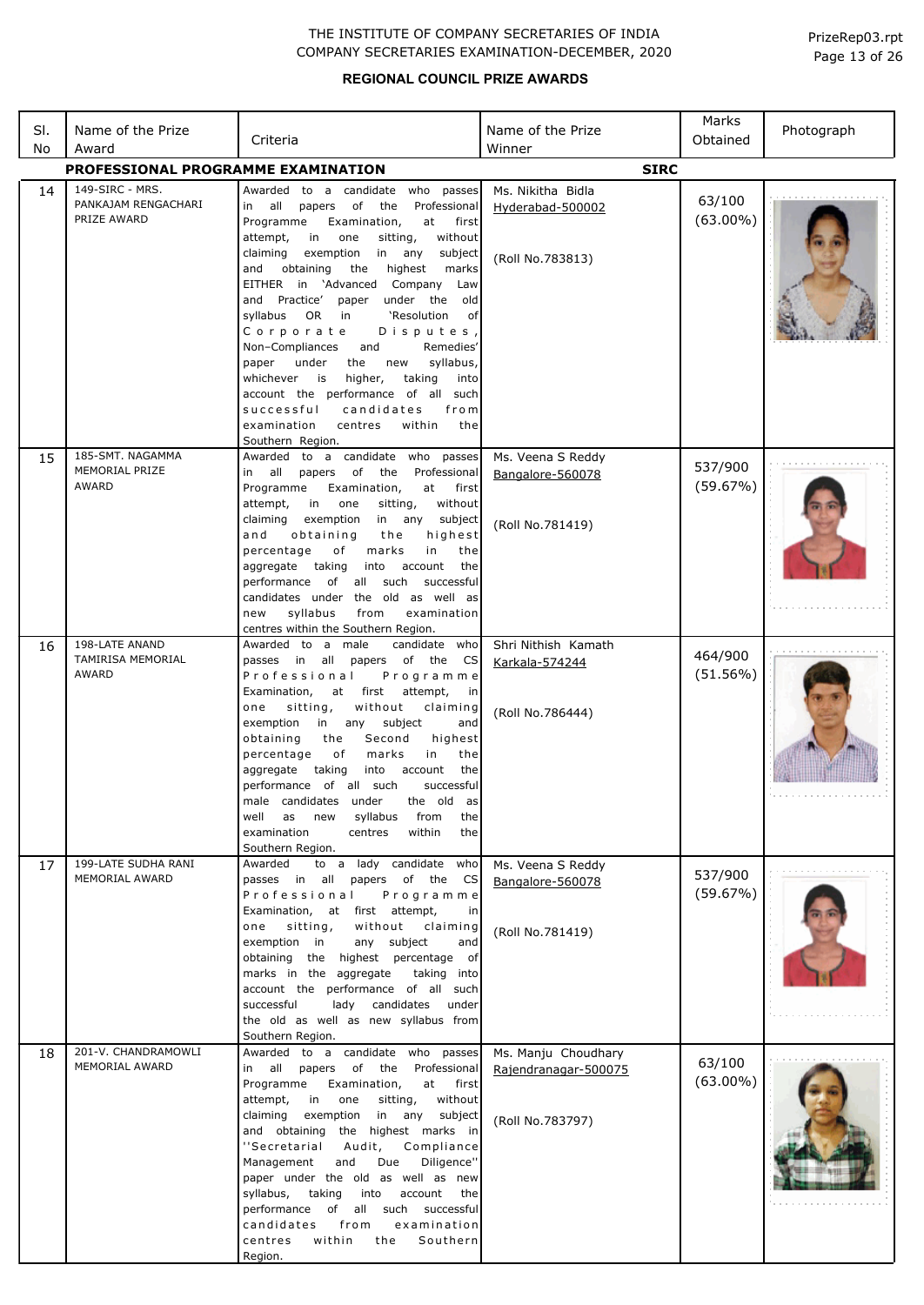| PrizeRep03.rpt |  |  |
|----------------|--|--|
| Page 14 of 26  |  |  |

| SI.<br>No | Name of the Prize<br>Award                                                     | Criteria                                                                                                                                                                                                                                                                                                                                                                                                                                                                                                                                                                                                                                                                                             | Name of the Prize<br>Winner                                            | Marks<br>Obtained      | Photograph |
|-----------|--------------------------------------------------------------------------------|------------------------------------------------------------------------------------------------------------------------------------------------------------------------------------------------------------------------------------------------------------------------------------------------------------------------------------------------------------------------------------------------------------------------------------------------------------------------------------------------------------------------------------------------------------------------------------------------------------------------------------------------------------------------------------------------------|------------------------------------------------------------------------|------------------------|------------|
|           | <b>EXECUTIVE PROGRAMME EXAMINATION</b>                                         |                                                                                                                                                                                                                                                                                                                                                                                                                                                                                                                                                                                                                                                                                                      | <b>SIRC</b>                                                            |                        |            |
| 19        | 150-SIRUBALAKKADU<br><b>SAMBAMOORTHY</b><br>SRINIVASAN MEMORIAL<br>PRIZE AWARD | Awarded to a candidate who passes<br>all<br>of<br>Executive<br>in<br>papers<br>the<br>Programme<br>first<br>Examination,<br>at<br>without<br>attempt,<br>in i<br>one<br>sitting,<br>claiming<br>exemption<br>in any<br>subject<br>and<br>obtaining<br>the<br>highest<br>percentage<br>of<br>marks<br>in<br>the<br>aggregate taking<br>into<br>account<br>the<br>performance of all such<br>successful<br>candidates under the old as well as<br>syllabus<br>examination<br>new<br>from<br>Southern<br>centres<br>within<br>the<br>Region.                                                                                                                                                            | Ms. Jinal Jain<br>Chennai-600013<br>(Roll No.720072)                   | 515/800<br>(64.38%)    |            |
| 20        | 151-SRI CHAKRA'S<br><b>CASH AWARD</b>                                          | Awarded<br>to a candidate who passes<br>all<br>of<br>papers<br>the<br>Executive<br>in<br>Examination,<br>Programme<br>at first<br>in<br>attempt,<br>one<br>sitting,<br>without<br>claiming<br>exemption<br>in any<br>subject<br>highest<br>and<br>obtaining the<br>second<br>marks<br>percentage<br>of<br>in<br>the<br>aggregate taking<br>into<br>account<br>the<br>all such<br>successful<br>performance<br>of<br>candidates under the old as well as<br>syllabus<br>examination<br>new<br>from<br>centres within the Southern Region.                                                                                                                                                             | Shri Hari Haran<br>Chennai-600085<br>(Roll No.720639)                  | 512/800<br>$(64.00\%)$ |            |
| 21        | 152-LATE G. SUNDARA<br>RAJAN ENDOWMENT<br>AWARD                                | Awarded to a candidate who passes<br>all<br>of<br>papers<br>the<br>Executive<br>in<br>Programme<br>Examination,<br>at first<br>attempt,<br>in<br>one<br>sitting,<br>without<br>exemption<br>claiming<br>in<br>any<br>subject<br>marks<br>and<br>obtaining<br>the<br>highest<br>EITHER<br>'Capital<br>Markets<br>in<br>and<br>Securities Laws'<br>paper<br>under<br>the<br>old syllabus OR in 'Securities<br>Laws<br>Capital<br>Markets'<br>and<br>paper<br>under<br>the<br>whichever<br>new<br>syllabus,<br>is<br>higher,<br>taking<br>into<br>account<br>the<br>performance<br>of<br>all such<br>successful<br>candidates<br>from<br>examination<br>within<br>the<br>Southern<br>centres<br>Region. | Shri Dilip Singh<br>Chennai-600001<br>(Roll No.725459)                 | 69/100<br>$(69.00\%)$  |            |
| 22        | 153-SIRC - V. KUMAR<br>MEMORIAL PRIZE<br>AWARD                                 | to a candidate who passes<br>Awarded<br>in all<br>of<br>the<br>Executive<br>papers<br>Programme<br>Examination,<br>at first<br>attempt,<br>in<br>one<br>sitting,<br>without<br>exemption<br>claiming<br>in<br>any<br>subject<br>obtaining<br>the<br>highest<br>and<br>marks<br>EITHER in 'Tax Laws and Practice'<br>paper under the old syllabus OR in<br>'Tax Laws ' paper under the new<br>syllabus,<br>whichever<br>is<br>higher,<br>taking<br>into<br>account<br>the<br>of all such successful<br>performance<br>examination<br>candidates<br>from<br>within<br>centres<br>the<br>Southern<br>Region.                                                                                            | Shri Manu D<br>Bengaluru-560104<br>(Roll No.719909)                    | 75/100<br>$(75.00\%)$  |            |
| 23        | 154-LATE SHRI K.<br>HARIHARAN<br><b>ENDOWMENT AWARD</b>                        | to a candidate who passes<br>Awarded<br>in all<br>of<br>papers<br>the<br>Executive<br>Programme<br>Examination,<br>at first<br>without<br>attempt,<br>in<br>one<br>sitting,<br>claiming<br>exemption<br>in any<br>subject<br>and obtaining the highest marks in<br>'Company Law' paper under the old<br>as well as new syllabus taking into<br>account the performance of all such<br>successful<br>candidates<br>from<br>examination<br>centres<br>within<br>the<br>Southern Region.                                                                                                                                                                                                                | Co-winner:<br>Ms. Neelam Singh<br>Hyderabad-501510<br>(Roll No.723672) | 69/100<br>$(69.00\%)$  |            |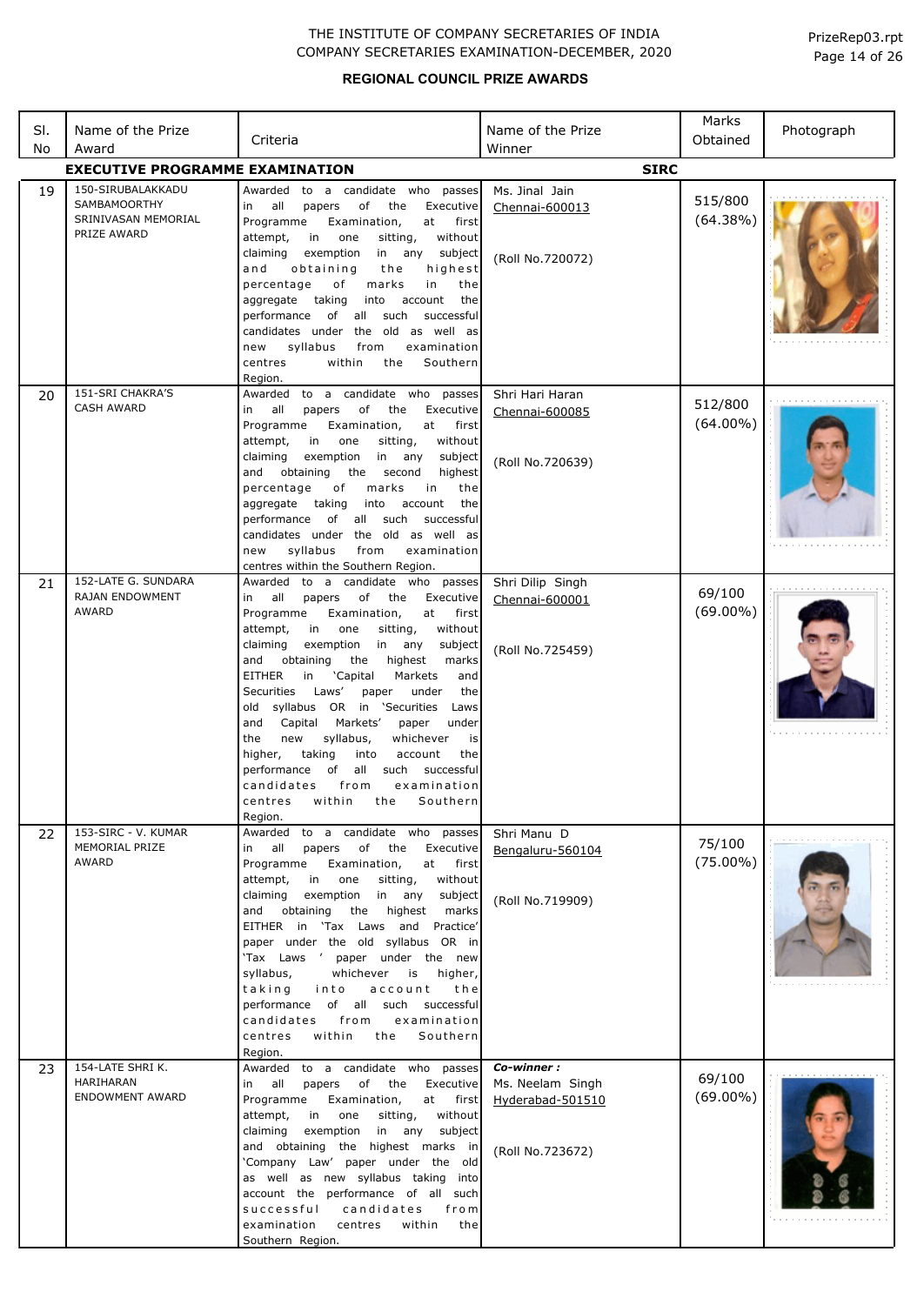| SI.<br>No | Name of the Prize<br>Award                                     | Criteria                                                                                                                                                                                                                                                                                                                                                                                                                                                                                                                                                                                                                                                          | Name of the Prize<br>Winner                                             | Marks<br>Obtained      | Photograph |
|-----------|----------------------------------------------------------------|-------------------------------------------------------------------------------------------------------------------------------------------------------------------------------------------------------------------------------------------------------------------------------------------------------------------------------------------------------------------------------------------------------------------------------------------------------------------------------------------------------------------------------------------------------------------------------------------------------------------------------------------------------------------|-------------------------------------------------------------------------|------------------------|------------|
|           | <b>EXECUTIVE PROGRAMME EXAMINATION</b>                         |                                                                                                                                                                                                                                                                                                                                                                                                                                                                                                                                                                                                                                                                   | <b>SIRC</b>                                                             |                        |            |
| 24        | 154-LATE SHRI K.<br><b>HARIHARAN</b><br><b>ENDOWMENT AWARD</b> | Awarded to a candidate who passes<br>оf<br>all<br>the<br>Executive<br>papers<br>in<br>Programme<br>Examination,<br>at<br>first<br>attempt,<br>in<br>one<br>sitting,<br>without<br>in any<br>claiming<br>exemption<br>subject<br>and obtaining the highest marks in<br>'Company Law' paper under the old<br>as well as new syllabus taking into<br>account the performance of all such<br>successful<br>candidates<br>from<br>examination<br>centres<br>within<br>the<br>Southern Region.                                                                                                                                                                          | Co-winner:<br>Shri Darshan Jain<br>Bangaluru-560076<br>(Roll No.724015) | 69/100<br>$(69.00\%)$  |            |
| 25        | 180-HUKLAMAKKI<br>MANJUNATHA HEGDE<br><b>MEMORIAL AWARD</b>    | Awarded to a candidate who passes<br>all<br>of<br>the<br>Executive<br>in<br>papers<br>Programme<br>Examination,<br>at first<br>attempt,<br>in<br>one<br>sitting,<br>without<br>claiming<br>exemption<br>in<br>any<br>subject<br>obtaining<br>the<br>highest<br>and<br>marks<br>EITHER<br>in 'Company Accounts<br>and<br>Auditing Practices' paper under<br>the<br>old syllabus OR in<br>'Corporate and<br>Accounting'<br>Management<br>paper<br>under the new syllabus,<br>whichever<br>taking into account the<br>is higher,<br>of all such<br>performance<br>successful<br>examination<br>candidates<br>from<br>within<br>centres<br>the<br>Southern<br>Region. | Shri Bharath Unni<br>Perambur<br>Purawalkam-600082<br>(Roll No.720920)  | 84/100<br>$(84.00\%)$  |            |
| 26        | 196-PUTTAPARTHI<br>JANARDHANAIAH<br><b>MEMORIAL AWARD</b>      | Awarded to a lady candidate who<br>passes in all papers of CS Executive<br>Programme<br>Examination,<br>at<br>first<br>without<br>attempt<br>in<br>one<br>sitting,<br>claiming<br>exemption<br>in any<br>subject<br>obtaining<br>the<br>highest<br>and<br>percentage<br>of<br>marks<br>in<br>the<br>aggregate taking<br>into<br>account<br>the<br>performance of all such<br>successful<br>lady candidates under<br>old as<br>the<br>well<br>syllabus<br>from<br>the<br>as<br>new<br>examination<br>centres<br>within<br>the<br>Southern Region.                                                                                                                  | Ms. Jinal Jain<br>Chennai-600013<br>(Roll No.720072)                    | 515/800<br>$(64.38\%)$ |            |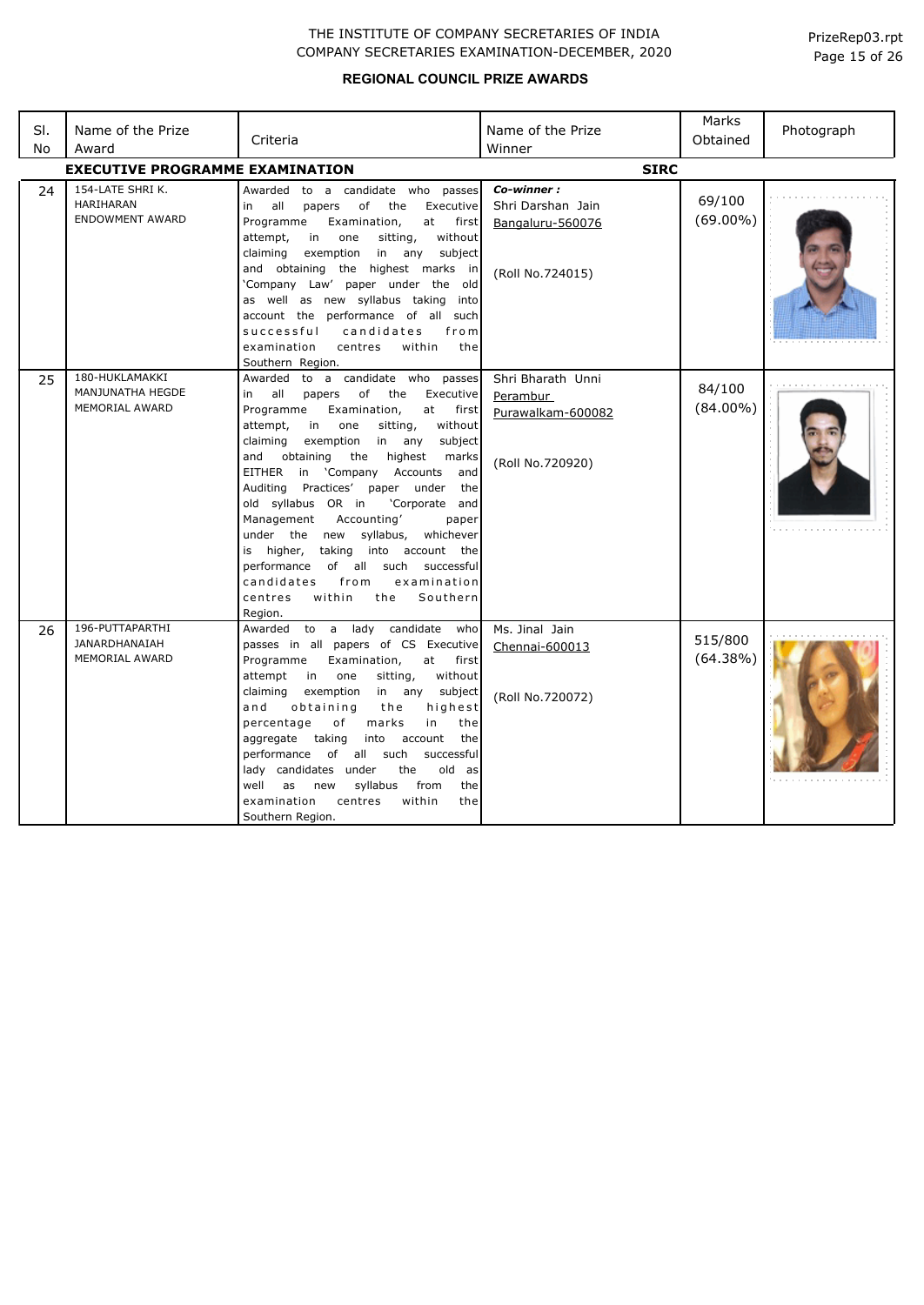| SI.<br>No | Name of the Prize<br>Award                           | Criteria                                                                                                                                                                                                                                                                                                                                                                                                                                                                                                                                                                                                                                                                                            | Name of the Prize<br>Winner                                                    | Marks<br>Obtained      | Photograph |
|-----------|------------------------------------------------------|-----------------------------------------------------------------------------------------------------------------------------------------------------------------------------------------------------------------------------------------------------------------------------------------------------------------------------------------------------------------------------------------------------------------------------------------------------------------------------------------------------------------------------------------------------------------------------------------------------------------------------------------------------------------------------------------------------|--------------------------------------------------------------------------------|------------------------|------------|
|           | PROFESSIONAL PROGRAMME EXAMINATION                   |                                                                                                                                                                                                                                                                                                                                                                                                                                                                                                                                                                                                                                                                                                     | <b>WIRC</b>                                                                    |                        |            |
| 27        | 165-WIRC MEDAL                                       | Awarded to a candidate who passes<br>all papers of<br>the<br>Professional<br>in<br>Programme<br>Examination,<br>at<br>first<br>attempt,<br>sitting,<br>in<br>one<br>without<br>claiming<br>exemption<br>in any subject<br>and<br>obtaining<br>highest<br>the<br>percentage<br>of<br>marks<br>in<br>the<br>aggregate taking<br>into account<br>the<br>performance of<br>all such<br>successful<br>candidates under the old as well as<br>syllabus<br>from<br>examination<br>new<br>centres within the Western Region.                                                                                                                                                                                | Shri Sudarshan<br>Vijaykumar Maharshi<br>Aurangabad-431005<br>(Roll No.647690) | 552/900<br>(61.33%)    |            |
| 28        | 166-WIRC CASH PRIZE                                  | Awarded to a candidate who passes<br>all papers of<br>the Professional<br>in<br>Programme<br>Examination,<br>at first<br>attempt,<br>in<br>one<br>sitting,<br>without<br>claiming<br>exemption<br>in any<br>subject<br>and<br>obtaining<br>the<br>second<br>highest<br>percentage<br>оf<br>marks<br>in<br>the<br>aggregate taking<br>into account<br>the<br>performance of<br>all such<br>successful<br>candidates under the old as well as<br>syllabus<br>examination<br>from<br>new<br>centres within the Western Region.                                                                                                                                                                         | Ms. Tanya Pradeep<br>Grover<br>Vapi-396191<br>(Roll No.796036)                 | 545/900<br>(60.56%)    |            |
| 29        | 167-LATE SHRIS.<br>NARAYANAN MEMORIAL<br>PRIZE AWARD | Awarded to a lady candidate<br>who<br>passes<br>all<br>papers<br>in<br>of<br>the<br>Professional<br>Programme<br>Examination,<br>at<br>first attempt,<br>in<br>sitting,<br>without<br>claiming<br>one<br>subject<br>exemption<br>in<br>any<br>and<br>obtaining the highest<br>percentage of<br>marks in the aggregate taking<br>into<br>account the performance of all such<br>lady<br>candidates<br>successful<br>under<br>the old as well as new syllabus from<br>within<br>examination<br>centres<br>the<br>Western Region.                                                                                                                                                                      | Ms. Tanya Pradeep<br>Grover<br>Vapi-396191<br>(Roll No.796036)                 | 545/900<br>$(60.56\%)$ |            |
| 30        | 168-PAST PRESIDENT<br>CHINUBHAI R. SHAH<br>AWARD     | a candidate<br>Awarded<br>who<br>to<br>passes<br>in<br>all<br>papers<br>of<br>the<br>Professional<br>Programme<br>Examination,<br>at first attempt,<br>ın<br>sitting,<br>claiming<br>one<br>without<br>exemption<br>subject<br>and<br>in<br>any<br>obtaining the highest marks EITHER<br>in 'Advanced<br>Company<br>Law<br>and<br>Practice'<br>under<br>the<br>paper<br>old<br>syllabus OR in<br>'Resolution<br>оf<br>Corporate<br>Disputes,<br>$N$ o n $-$<br>Compliances and<br>Remedies' paper<br>under the<br>new syllabus, whichever<br>taking into account the<br>is higher,<br>performance of all such successful<br>from<br>examination<br>candidates<br>centres within the Western Region. | Shri Sudarshan<br>Vijaykumar Maharshi<br>Aurangabad-431005<br>(Roll No.647690) | 67/100<br>$(67.00\%)$  |            |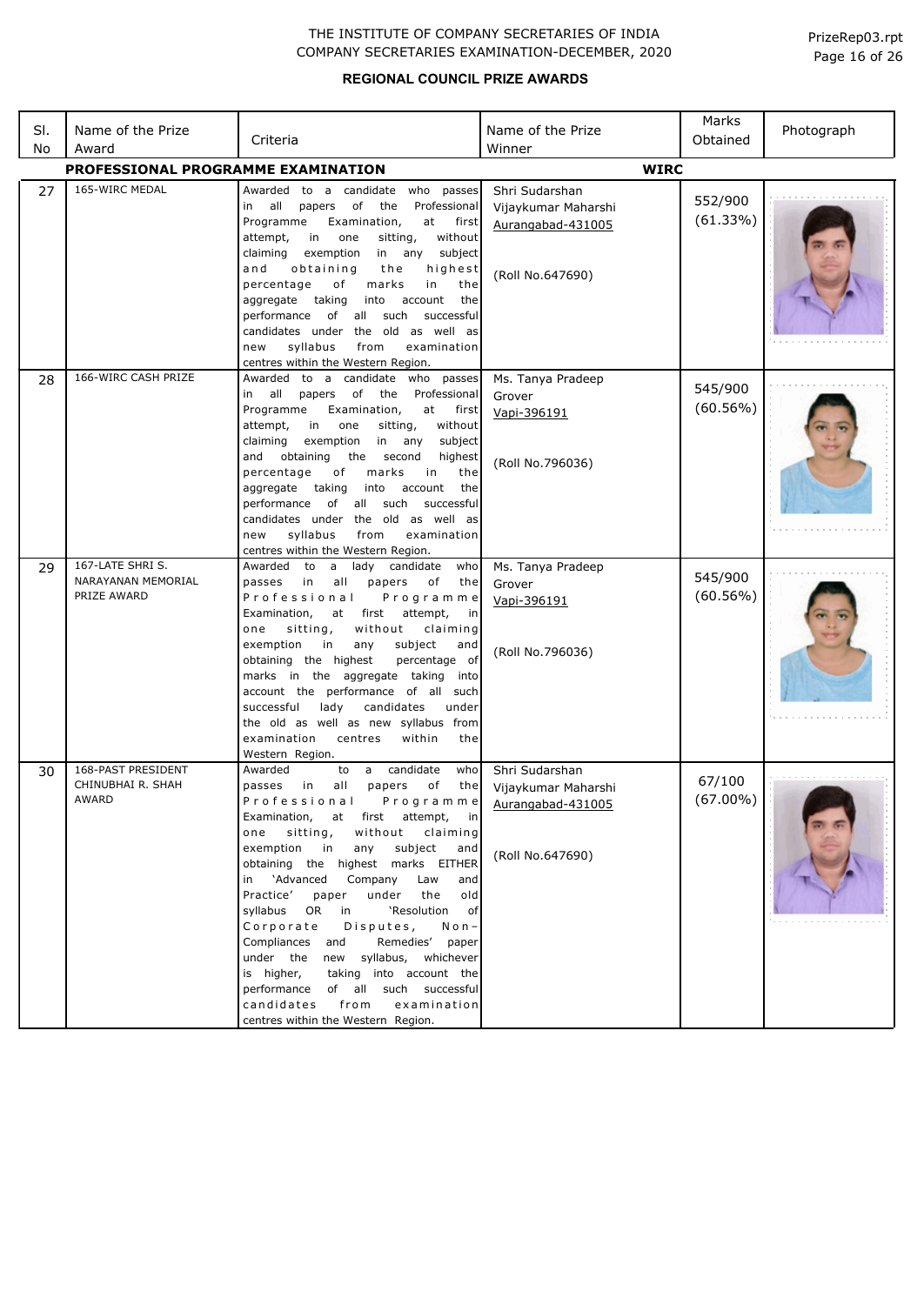| SI. | Name of the Prize                                                            | Criteria                                                                                                                                                                                                                                                                                                                                                                                                                                                                                                                                                                                                                                                                                                                    | Name of the Prize                                                       | Marks<br>Obtained     | Photograph |
|-----|------------------------------------------------------------------------------|-----------------------------------------------------------------------------------------------------------------------------------------------------------------------------------------------------------------------------------------------------------------------------------------------------------------------------------------------------------------------------------------------------------------------------------------------------------------------------------------------------------------------------------------------------------------------------------------------------------------------------------------------------------------------------------------------------------------------------|-------------------------------------------------------------------------|-----------------------|------------|
| No  | Award                                                                        |                                                                                                                                                                                                                                                                                                                                                                                                                                                                                                                                                                                                                                                                                                                             | Winner                                                                  |                       |            |
|     | PROFESSIONAL PROGRAMME EXAMINATION                                           |                                                                                                                                                                                                                                                                                                                                                                                                                                                                                                                                                                                                                                                                                                                             | <b>WIRC</b>                                                             |                       |            |
| 31  | 169-SUKHLAL C. MODY<br>MEMORIAL PRIZE                                        | Awarded to a candidate who<br>passes<br>in all<br>papers of the<br>Professional<br>Examination,<br>Programme<br>at<br>first<br>attempt,<br>in<br>one<br>sitting,<br>without<br>claiming<br>exemption<br>in any<br>subject<br>highest<br>and<br>obtaining<br>the<br>marks<br>EITHER<br>in<br>'Corporate<br>Restructuring,<br>and<br>Insolvency'<br>Valuation<br>paper<br>the old syllabus<br><b>OR</b><br>under<br>in<br>'Corporate<br>Restructuring,<br>Insolvency,<br>Liquidation<br>and<br>Winding-up'<br>paper under the<br>new<br>whichever<br>syllabus,<br>is<br>higher,<br>taking into account performance of<br>all such successful candidates<br>from<br>examination<br>centres<br>within<br>the<br>Western Region. | Ms. Ankita Anil Chavan<br>Dombivli-421201<br>(Roll No.795195)           | 76/100<br>$(76.00\%)$ |            |
| 32  | 170-WIRC PAST<br>CHAIRMAN V.K. MATHUR<br>MEMORIAL AWARD                      | Awarded to a candidate who<br>passes<br>papers of the<br>Professional<br>in all<br>at<br>Programme<br>Examination,<br>first<br>attempt,<br>in<br>one<br>sitting,<br>without<br>claiming<br>exemption<br>in any<br>subject<br>obtaining<br>the<br>highest<br>marks<br>and<br><b>EITHER</b><br>in<br>'Drafting,<br>Appearances<br>and Pleadings' paper under the old<br>syllabus OR in 'Drafting,<br>Pleadings<br>Appearances', paper under the<br>and<br>syllabus,<br>whichever is higher,<br>new<br>taking<br>into<br>account<br>the<br>performance of all such successful<br>candidates<br>examination<br>from<br>centres within the Western Region.                                                                       | Ms. Khushboo Jayesh<br>Shah<br>Mumbai-400077<br>(Roll No.790783)        | 79/100<br>$(79.00\%)$ |            |
| 33  | 171-SHRI KANHAIYALAL<br>N. DUSANEWALA VAKIL<br>(NANDURBAR)<br>MEMORIAL AWARD | Awarded<br>a lady<br>candidate<br>who<br>to<br>all<br>passes<br>in<br>papers<br>of<br>the<br>Professional<br>Programme<br>Examination,<br>attempt,<br>first<br>at<br>in<br>one<br>sitting,<br>without<br>claiming<br>exemption<br>subject<br>in<br>any<br>and<br>obtaining<br>second<br>highest<br>the<br>percentage of marks in the<br>aggregate taking into account<br>the<br>performance of all such successful<br>lady candidates under the old<br>as<br>well<br>syllabus<br>a s<br>new<br>from<br>examination<br>centres<br>within<br>the<br>Western Region.                                                                                                                                                           | Co-winner:<br>Ms. Juhi Rajesh Advani<br>Pune-411016<br>(Roll No.793346) | 534/900<br>(59.33%)   |            |
| 34  | 171-SHRI KANHAIYALAL<br>N. DUSANEWALA VAKIL<br>(NANDURBAR)<br>MEMORIAL AWARD | a lady candidate<br>Awarded to<br>who<br>passes in<br>all<br>papers<br>of<br>the<br>Professional<br>Programme<br>Examination,<br>first attempt,<br>at<br>in in<br>sitting,<br>without<br>claiming<br>one<br>exemption<br>in<br>any<br>subject<br>and<br>obtaining<br>second<br>highest<br>the<br>percentage<br>of<br>marks<br>in<br>the<br>into account<br>aggregate taking<br>the<br>performance of all such successful<br>lady candidates under the old as<br>syllabus<br>well<br>a s<br>new<br>from<br>within<br>examination<br>centres<br>the<br>Western Region.                                                                                                                                                        | Co-winner:<br>Ms. Vinita Vaid<br>Sukma-494111<br>(Roll No.793934)       | 534/900<br>(59.33%)   |            |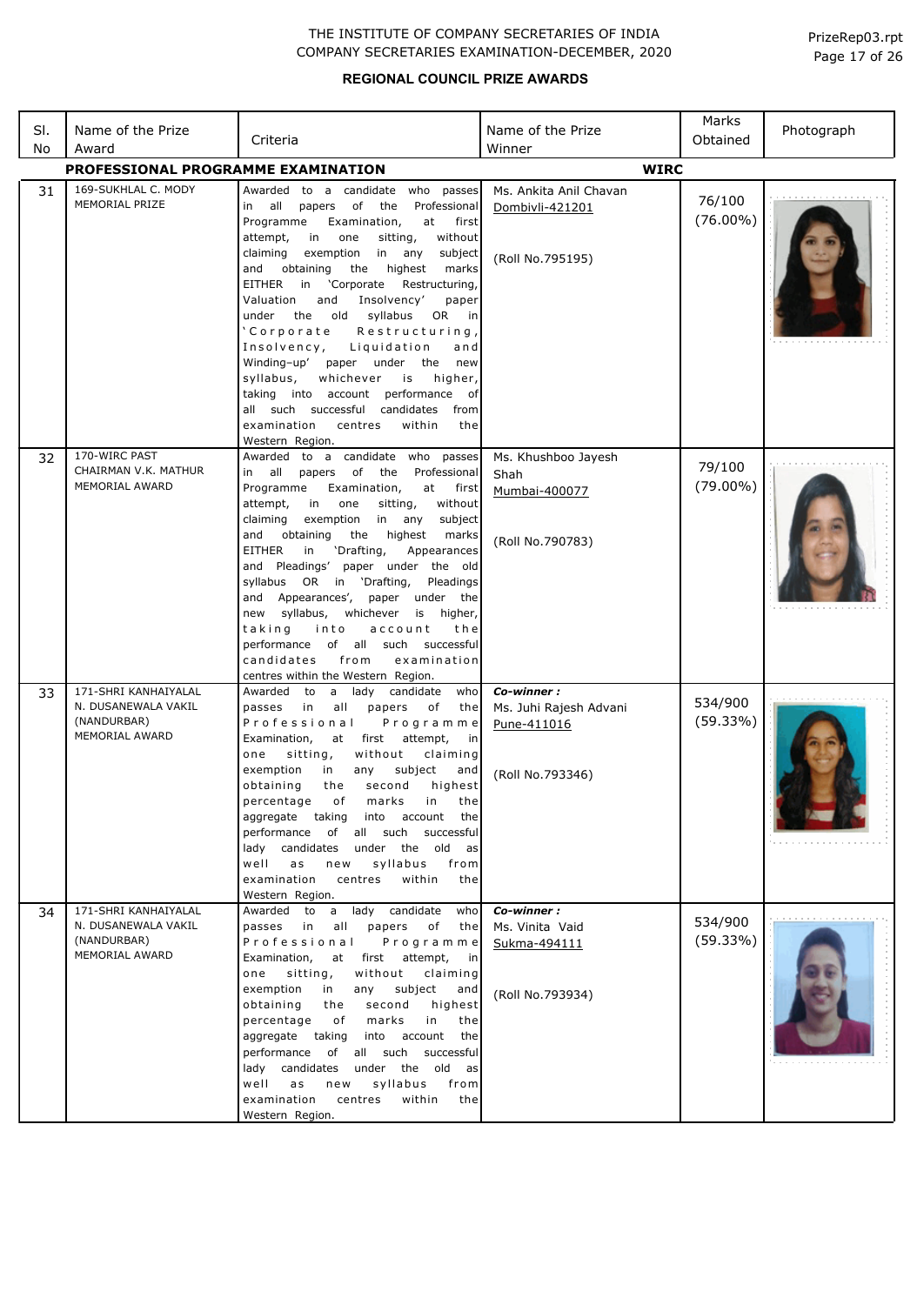| SI.<br>No | Name of the Prize<br>Award                                         | Criteria                                                                                                                                                                                                                                                                                                                                                                                                                                                                                            | Name of the Prize<br>Winner                                                    | Marks<br>Obtained     | Photograph |
|-----------|--------------------------------------------------------------------|-----------------------------------------------------------------------------------------------------------------------------------------------------------------------------------------------------------------------------------------------------------------------------------------------------------------------------------------------------------------------------------------------------------------------------------------------------------------------------------------------------|--------------------------------------------------------------------------------|-----------------------|------------|
|           | PROFESSIONAL PROGRAMME EXAMINATION                                 |                                                                                                                                                                                                                                                                                                                                                                                                                                                                                                     | <b>WIRC</b>                                                                    |                       |            |
| 35        | 203-LATE (MS.) RIA<br><b>ASHISH DOSHI</b><br><b>MEMORIAL AWARD</b> | lady candidate<br>Awarded<br>to a<br>who<br>passes in all<br>papers of<br>the<br>Professional<br>Programme<br>Examination, at first attempt in one<br>without<br>claiming<br>sitting,<br>exemption<br>subject<br>and obtaining the<br>in any<br>"Multidisciplinary<br>highest<br>marks<br>in<br>Studies"<br>taking<br>Case<br>paper<br>into<br>account the performance of all<br>such<br>lady<br>candidates<br>successful<br>from<br>within<br>examination<br>centres<br>the<br>Western Region.     | Co-winner:<br>Ms. Kalyani Ashwin<br>Pundlik<br>Pune-411021<br>(Roll No.793628) | 72/100<br>$(72.00\%)$ |            |
| 36        | 203-LATE (MS.) RIA<br><b>ASHISH DOSHI</b><br><b>MEMORIAL AWARD</b> | lady candidate<br>who<br>Awarded<br>to a<br>passes in all<br>papers of<br>thel<br>Professional<br>Programme<br>Examination, at first attempt in one<br>without<br>claiming<br>sitting,<br>exemption<br>and obtaining the<br>subject<br>in any<br>highest<br>"Multidisciplinary<br>marks<br>in<br>Studies"<br>taking<br>Case<br>paper<br>into<br>account the performance<br>of all<br>such<br>candidates<br>successful<br>lady<br>from<br>within<br>examination<br>centres<br>the<br>Western Region. | Co-winner:<br>Ms. Samaraddhi Jain<br>Bhopal-462016<br>(Roll No.788112)         | 72/100<br>$(72.00\%)$ |            |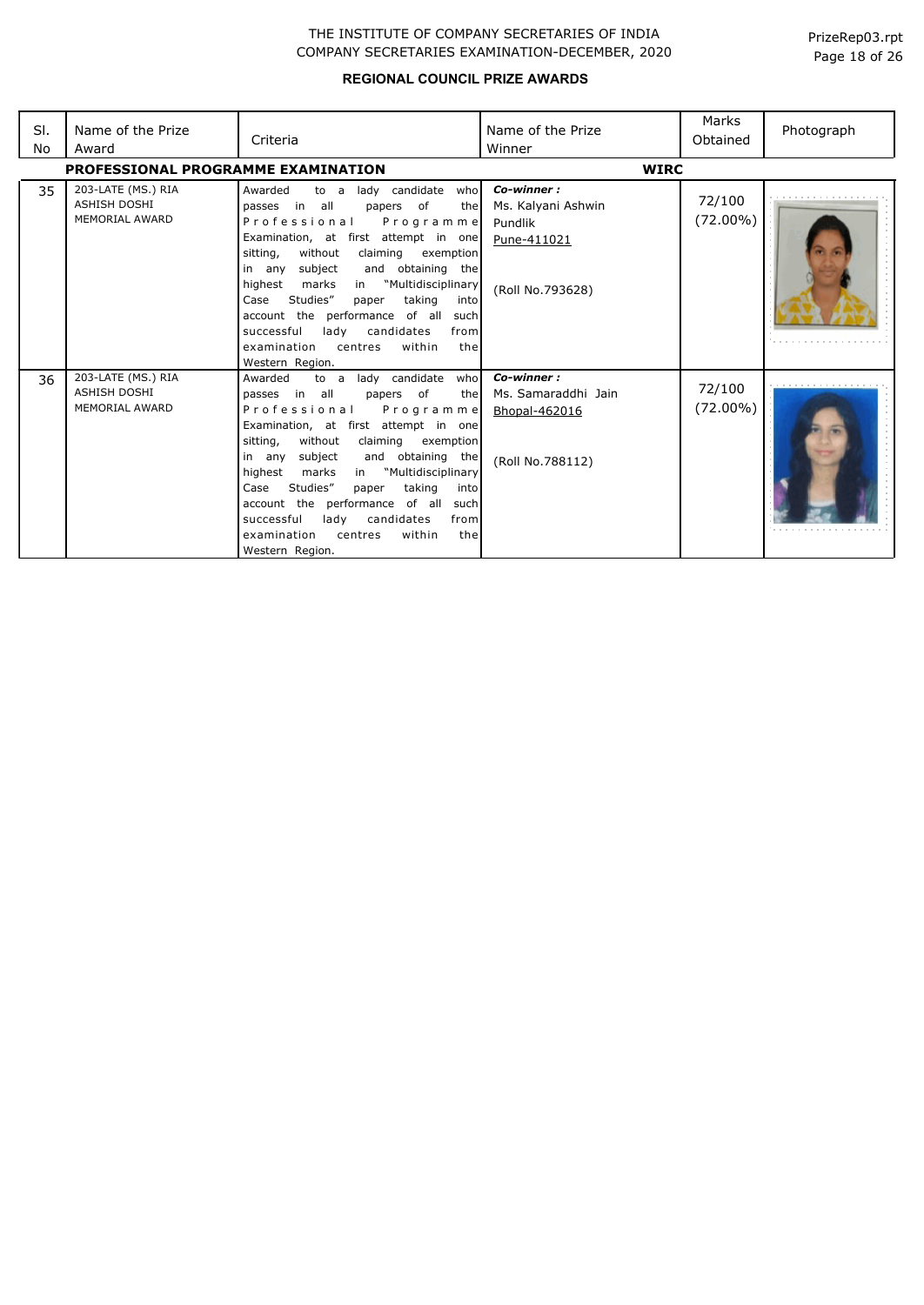| SI.<br>No | Name of the Prize<br>Award                       | Criteria                                                                                                                                                                                                                                                                                                                                                                                                                                                                                                                          | Name of the Prize<br>Winner                                        | Marks<br>Obtained      | Photograph |
|-----------|--------------------------------------------------|-----------------------------------------------------------------------------------------------------------------------------------------------------------------------------------------------------------------------------------------------------------------------------------------------------------------------------------------------------------------------------------------------------------------------------------------------------------------------------------------------------------------------------------|--------------------------------------------------------------------|------------------------|------------|
|           | <b>EXECUTIVE PROGRAMME EXAMINATION</b>           |                                                                                                                                                                                                                                                                                                                                                                                                                                                                                                                                   | <b>WIRC</b>                                                        |                        |            |
| 37        | 172-WIRC MEDAL                                   | Awarded to a candidate who passes<br>of<br>all<br>papers<br>the<br>Executive<br>in<br>Programme<br>Examination,<br>at<br>first<br>in<br>attempt,<br>one<br>sitting,<br>without<br>claiming<br>exemption<br>in any<br>subject<br>and<br>obtaining<br>the<br>highest<br>percentage<br>of<br>marks<br>in<br>the<br>aggregate taking<br>into<br>account<br>the<br>performance of all such<br>successful<br>candidates under the old as well as<br>syllabus<br>examination<br>new<br>from<br>centres within the Western Region.        | Ms. Akanksha Gupta<br>Satna-485001<br>(Roll No.731084)             | 578/800<br>(72.25%)    |            |
| 38        | 173-WIRC CASH PRIZE                              | Awarded to a candidate who passes<br>of<br>all<br>papers<br>the<br>Executive<br>in<br>Examination,<br>Programme<br>at<br>first<br>in one<br>attempt,<br>sitting,<br>without<br>claiming<br>exemption<br>in<br>any<br>subject<br>and obtaining<br>the<br>second<br>highest<br>percentage<br>marks<br>of<br>in<br>the<br>aggregate taking<br>into<br>account<br>the<br>performance of all such<br>successful<br>candidates under the old as well as<br>syllabus<br>examination<br>new<br>from<br>centres within the Western Region. | Ms. Bhavika Manish<br>Kanodia<br>Mumbai-400101<br>(Roll No.735508) | 544/800<br>$(68.00\%)$ |            |
| 39        | 174-PAST PRESIDENT<br>CHINUBHAI R. SHAH<br>AWARD | Awarded to a candidate who passes<br>of the<br>all<br>papers<br>Executive<br>in<br>Examination,<br>at<br>Programme<br>first<br>without<br>attempt,<br>in<br>one<br>sitting,<br>claiming<br>exemption<br>in any<br>subject<br>and obtaining the highest marks in<br>'Company Law' paper under the old<br>as well as new syllabus,<br>taking into<br>account the performance of all such<br>successful<br>candidates<br>from<br>centres<br>within<br>examination<br>the<br>Western Region.                                          | Ms. Khyati Porwal<br>Ahmedabad-380009<br>(Roll No.730721)          | 82/100<br>$(82.00\%)$  |            |
| 40        | 175-SUGUNA MEMORIAL<br>PRIZE                     | lady candidate who<br>Awarded to a<br>all<br>papers<br>of<br>passes<br>in<br>the<br>Executive<br>Programme<br>Examination,<br>at first attempt,<br>sitting,<br>in<br>one<br>without claiming exemption in any<br>subject and obtaining the highest<br>of marks in<br>percentage<br>the<br>taking into account the<br>aggregate<br>performance of all such successful<br>lady candidates under the old as<br>syllabus from<br>well as<br>new<br>within<br>examination<br>centres<br>the<br>Western Region.                         | Ms. Akanksha Gupta<br>Satna-485001<br>(Roll No.731084)             | 578/800<br>(72.25%)    |            |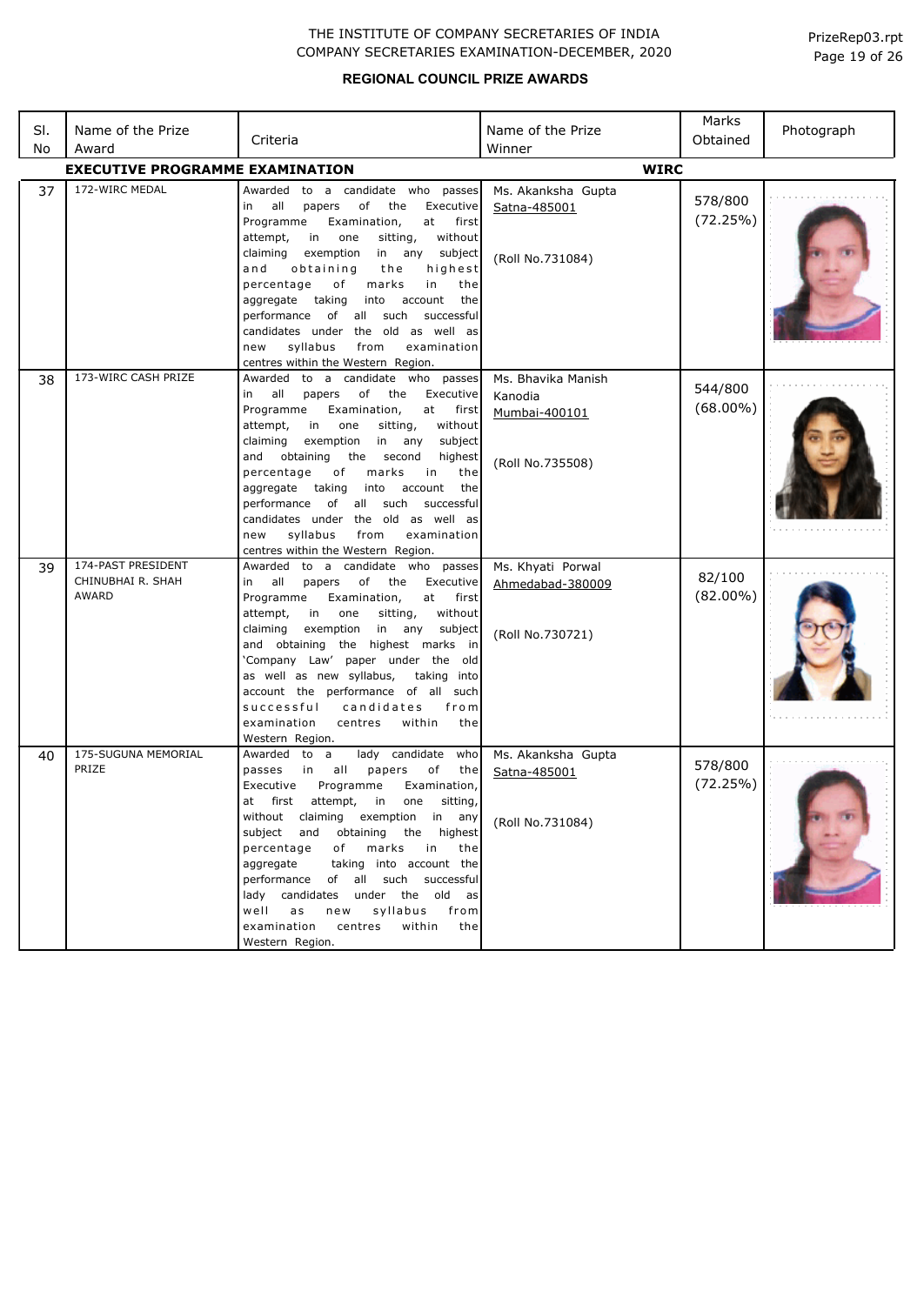| SI. | Name of the Prize                                        | Criteria                                                                                                                                                                                                                                                                                                                                                                                                                                                                                                                                                                                                                                                            | Name of the Prize                                           | Marks<br>Obtained      | Photograph |
|-----|----------------------------------------------------------|---------------------------------------------------------------------------------------------------------------------------------------------------------------------------------------------------------------------------------------------------------------------------------------------------------------------------------------------------------------------------------------------------------------------------------------------------------------------------------------------------------------------------------------------------------------------------------------------------------------------------------------------------------------------|-------------------------------------------------------------|------------------------|------------|
| No  | Award                                                    |                                                                                                                                                                                                                                                                                                                                                                                                                                                                                                                                                                                                                                                                     | Winner                                                      |                        |            |
|     | PROFESSIONAL PROGRAMME EXAMINATION<br>156-GOWRI GANAPATI | Awarded to a candidate who passes                                                                                                                                                                                                                                                                                                                                                                                                                                                                                                                                                                                                                                   |                                                             | <b>BENGALURU</b>       |            |
| 1   | JOSHI VAJAGADDE<br>MEMORIAL AWARD                        | papers of<br>the<br>Professional<br>in all<br>Programme<br>Examination,<br>at<br>first<br>in<br>without<br>attempt,<br>one<br>sitting,<br>subject<br>claiming<br>exemption<br>in any<br>obtaining<br>highest<br>and<br>the                                                                                                                                                                                                                                                                                                                                                                                                                                          | Ms. Veena S Reddy<br>Bangalore-560078<br>(Roll No.781419)   | 537/900<br>(59.67%)    |            |
|     |                                                          | percentage<br>of<br>in<br>marks<br>the<br>account<br>aggregate<br>taking<br>into<br>the<br>performance of all<br>such successful<br>candidates under the old as well as<br>syllabus<br>from<br>Bangalore<br>new<br>centre(s).                                                                                                                                                                                                                                                                                                                                                                                                                                       |                                                             |                        |            |
| 2   | 186-SMT, NAGAMMA<br>MEMORIAL PRIZE<br>AWARD              | Awarded to a candidate who passes<br>in all<br>of<br>the<br>Professional<br>papers<br>Programme<br>Examination,<br>at<br>first<br>without<br>attempt,<br>in<br>one<br>sitting,<br>subject<br>claiming<br>exemption<br>in any<br>highest<br>and<br>obtaining<br>the<br>percentage<br>of<br>marks<br>in<br>the<br>taking<br>account<br>aggregate<br>into<br>the<br>performance of all<br>such successful<br>candidates under the old as well as<br>syllabus<br><b>Bangalore</b><br>new<br>from<br>centre(s).                                                                                                                                                          | Ms. Veena S Reddy<br>Bangalore-560078<br>(Roll No.781419)   | 537/900<br>(59.67%)    |            |
| 3   | 204-LATE SMT N. C.<br>SHANTHALAKSHMI<br>MEMORIAL AWARD   | Awarded to a candidate who<br>passes<br>of<br>all<br>papers<br>the<br>Professional<br>in<br>Programme<br>Examination<br>at<br>first<br>attempt,<br>sitting<br>without<br>in<br>one<br>claiming<br>exemption<br>in any subject<br>and<br>obtaining<br>the<br>highest<br>of marks<br>perecentage<br>EITHER<br>in<br>paper<br>'Governance,<br>the<br>Risk<br>Compliances<br>Management,<br>and<br>Ethics' or its equivalent subject as<br>per the switched<br>over scheme<br>in<br>whichever<br>is higher,<br>force,<br>taking<br>performance<br>of all<br>into account the<br>candidates<br>such<br>successful<br>from<br>Bengaluru Centre(s).                        | Ms. Veena S Reddy<br>Bangalore-560078<br>(Roll No.781419)   | 76/100<br>$(76.00\%)$  |            |
|     | EXECUTIVE PROGRAMME EXAMINATION                          |                                                                                                                                                                                                                                                                                                                                                                                                                                                                                                                                                                                                                                                                     |                                                             | <b>BENGALURU</b>       |            |
| 4   | 155-HUKLAMAKKI<br>MANJUNATHA HEGDE<br>MEMORIAL AWARD     | to a candidate who passes<br>Awarded<br>all<br>papers<br>of<br>the<br>Executive<br>in<br>Programme<br>Examination,<br>at<br>first<br>in<br>one<br>without<br>attempt,<br>sitting,<br>exemption<br>subject<br>claiming<br>in any<br>obtaining<br>highest<br>and<br>the<br>percentage<br>in<br>the<br>of<br>marks<br>aggregate<br>taking<br>account<br>the<br>into<br>all<br>such<br>successful<br>performance of<br>candidates under the old as well as<br>syllabus<br>new<br>from<br>Bangalureu<br>centre(s).                                                                                                                                                       | Ms. Payal R Nahar<br>Bengaluru-560004<br>(Roll No.718779)   | 495/800<br>$(61.88\%)$ |            |
| 5   | 157-LATE SMT. M. K.<br>VEDAVALLI MEMORIAL<br>AWARD       | Awarded to a candidate who passes<br>all<br>of the<br>Executive<br>in<br>papers<br>Programme<br>Examination,<br>at<br>first<br>in<br>sitting,<br>without<br>attempt,<br>one<br>exemption<br>in<br>any<br>subject<br>claiming<br>highest<br>and<br>obtaining<br>the<br>marks<br><b>EITHER</b><br>'Capital<br>Markets<br>and<br>in<br>Laws'<br>Securities<br>under<br>the<br>paper<br>old syllabus OR in 'Securities<br>Laws<br>and<br>Capital<br>Markets'<br>under<br>paper<br>syllabus,<br>the<br>new<br>whichever<br>is<br>taking<br>into<br>account<br>higher,<br>performance<br>of<br>all<br>such<br>successful<br>candidates<br>from<br>Bengaluru<br>centre(s). | Ms. Ritika Agarwal<br>Samastipur-848101<br>(Roll No.719086) | 60/100<br>$(60.00\%)$  |            |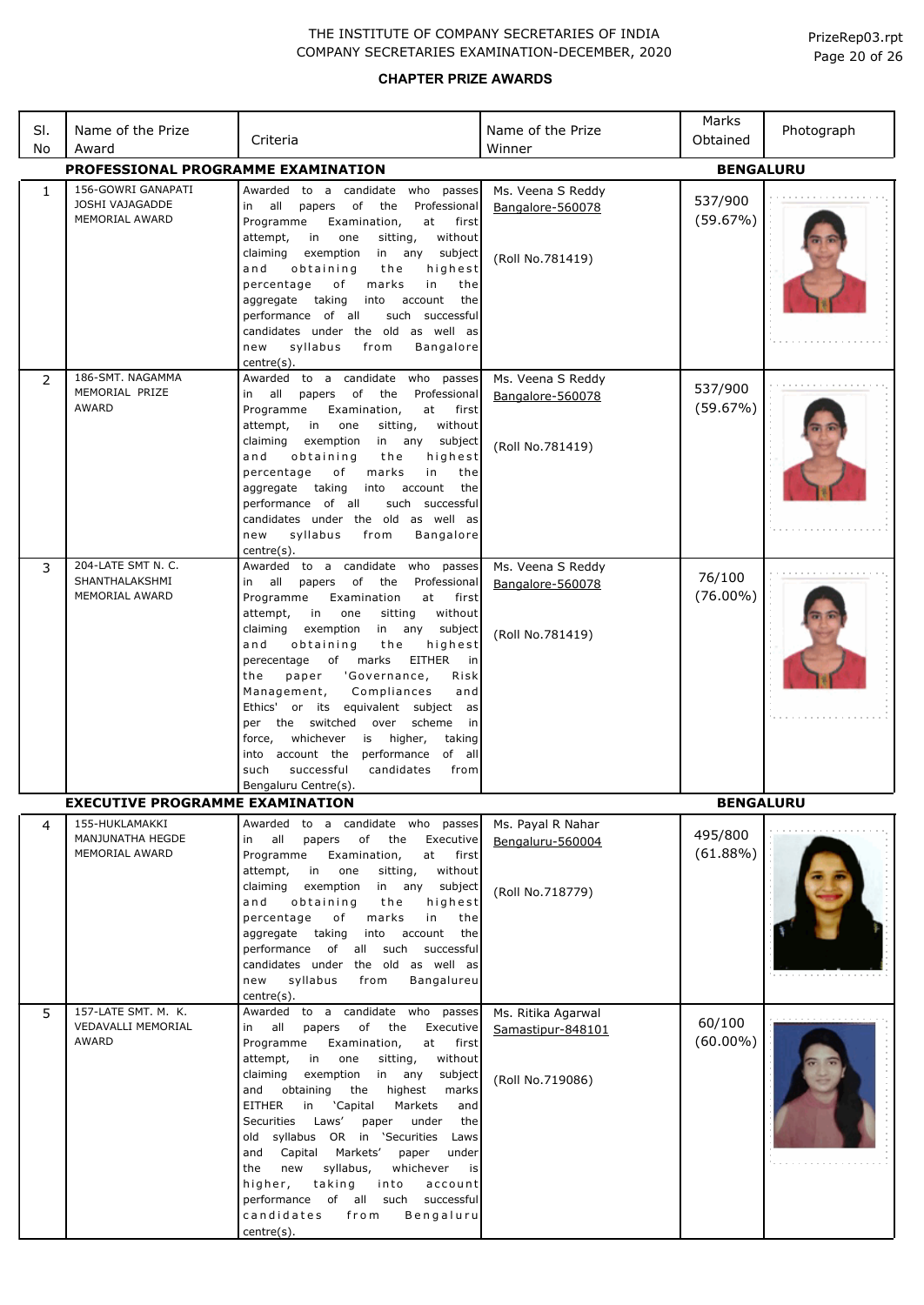| SI.<br>No      | Name of the Prize<br>Award                                                                | Criteria                                                                                                                                                                                                                                                                                                                                                                                                                                                                                                                                                                                   | Name of the Prize<br>Winner                               | Marks<br>Obtained      | Photograph |
|----------------|-------------------------------------------------------------------------------------------|--------------------------------------------------------------------------------------------------------------------------------------------------------------------------------------------------------------------------------------------------------------------------------------------------------------------------------------------------------------------------------------------------------------------------------------------------------------------------------------------------------------------------------------------------------------------------------------------|-----------------------------------------------------------|------------------------|------------|
|                | <b>PROFESSIONAL PROGRAMME EXAMINATION</b>                                                 |                                                                                                                                                                                                                                                                                                                                                                                                                                                                                                                                                                                            |                                                           | <b>HYDERABAD</b>       |            |
| 6              | 159-LATE MADINEEDI<br><b>RAMA KRISHNA</b><br>SUBHADRA MEMORIAL<br><b>AWARD</b>            | Awarded to a candidate who passes<br>of<br>in all<br>papers<br>the<br>Professional<br>Programme<br>Examination,<br>first<br>at<br>without<br>attempt,<br>in<br>one<br>sitting,<br>claiming<br>exemption<br>in any<br>subject<br>highest<br>and<br>obtaining<br>the<br>percentage<br>of<br>marks<br>in<br>the<br>the<br>aggregate taking<br>account<br>into<br>performance of all such<br>successful<br>candidates under the old as well as<br>syllabus<br>Hyderabad<br>new<br>from<br>centre(s).                                                                                           | Ms. Nikitha Bidla<br>Hyderabad-500002<br>(Roll No.783813) | 509/900<br>$(56.56\%)$ |            |
| $\overline{7}$ | 160-DR. VASUDEORAO<br><b>JATKAR MEMORIAL</b><br><b>AWARD</b><br>For jun-2020 and DEC-2020 | Awarded to a candidate who<br>passes<br>in all papers of<br>the<br>Professional<br>at<br>Programme<br>Examination,<br>first<br>attempt,<br>in<br>one<br>sitting,<br>without<br>claiming<br>exemption<br>in any subject<br>and<br>highest<br>obtaining<br>the<br>in<br>percentage<br>of<br>marks<br>the<br>aggregate taking<br>account<br>into<br>the<br>performance of all such<br>successful<br>candidates under the old as well as<br>syllabus<br>Hyderabad<br>new<br>from<br>December<br>centre(s)<br>in<br>and<br>June<br>examinations<br>held<br>during<br>a<br>calendar year.        | Ms. Nikitha Bidla<br>Hyderabad-500002<br>(Roll No.783813) | 509/900<br>$(56.56\%)$ |            |
| 8              | 200-LATE S. AHALYA<br>PUTTY MEMORIAL<br><b>AWARD</b>                                      | lady candidate who<br>Awarded to a<br>all<br>passes in<br>papers<br>of<br>CS<br>Professional<br>Programme<br>Examination, at first attempt in one<br>without<br>sitting,<br>claiming<br>exemption<br>and obtaining the<br>in any subject<br>highest marks EITHER in 'Drafting,<br>Appearances and<br>Pleading'<br>paper<br>'Drafting,<br>Pleadings<br>OR<br>in<br>and<br>Appearances'<br>paper under the new<br>syllabus,<br>whichever<br>is<br>higher,<br>taking<br>into<br>account<br>the<br>performance of all such successful<br>lady<br>candidates<br>Hyderabad<br>from<br>centre(s). | Ms. Nikitha Bidla<br>Hyderabad-500002<br>(Roll No.783813) | 61/100<br>$(61.00\%)$  |            |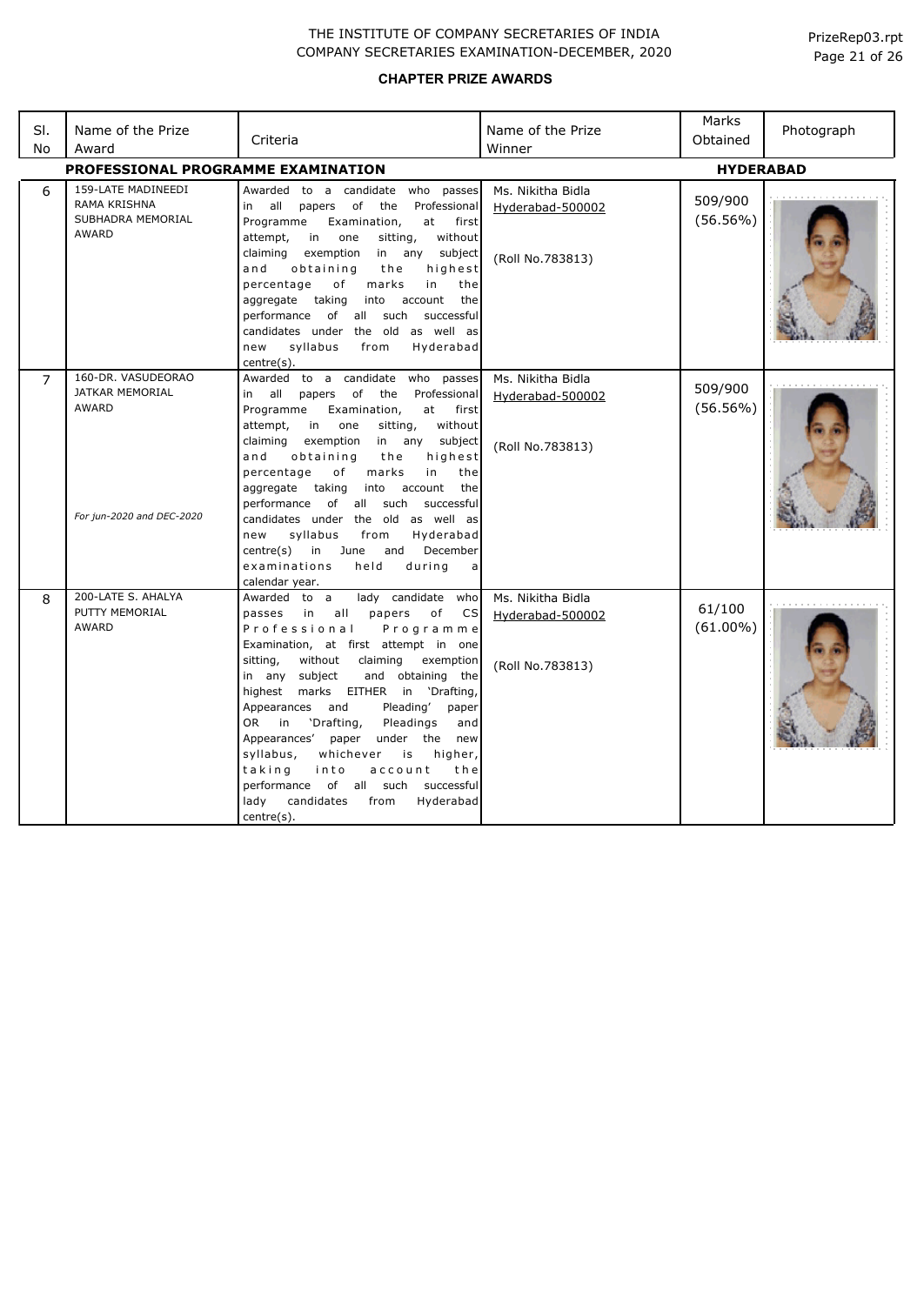| SI.<br>No       | Name of the Prize<br>Award                                                | Criteria                                                                                                                                                                                                                                                                                                                                                                                                                                                                                                                                                                                                                                               | Name of the Prize<br>Winner                                            | Marks<br>Obtained      | Photograph |  |
|-----------------|---------------------------------------------------------------------------|--------------------------------------------------------------------------------------------------------------------------------------------------------------------------------------------------------------------------------------------------------------------------------------------------------------------------------------------------------------------------------------------------------------------------------------------------------------------------------------------------------------------------------------------------------------------------------------------------------------------------------------------------------|------------------------------------------------------------------------|------------------------|------------|--|
|                 | <b>EXECUTIVE PROGRAMME EXAMINATION</b><br><b>HYDERABAD</b>                |                                                                                                                                                                                                                                                                                                                                                                                                                                                                                                                                                                                                                                                        |                                                                        |                        |            |  |
| $\mathsf{q}$    | 161-LATE SHRI M. GURU<br>RAJ RAO MEMORIAL<br><b>GOLD MEDAL</b>            | to a candidate who passes<br>Awarded<br>all<br>of<br>in<br>papers<br>the<br>Executive<br>Examination,<br>at<br>first<br>Programme<br>in<br>one<br>without<br>attempt,<br>sitting,<br>subject<br>claiming<br>exemption<br>in any<br>obtaining<br>highest<br>and<br>the<br>percentage<br>оf<br>in<br>marks<br>the<br>aggregate taking<br>into<br>account<br>the<br>performance<br>of all such<br>successful<br>candidates under the old as well as<br>syllabus<br>Hyderabad<br>new<br>from<br>centre(s).                                                                                                                                                 | Shri Darshan Jain<br>Bangaluru-560076<br>(Roll No.724015)              | 481/800<br>(60.13%)    |            |  |
| 10              | 162-SMT. & SRI<br>GADEPALLI<br>SURYANARAYANA RAO<br>MEMORIAL AWARD        | Awarded to a candidate who passes<br>all<br>of<br>Executive<br>papers<br>the<br>in<br>Programme<br>Examination,<br>at<br>first<br>without<br>attempt,<br>in<br>one<br>sitting,<br>claiming<br>exemption<br>in any<br>subject<br>obtaining<br>and<br>the<br>highest<br>percentage<br>of<br>in<br>marks<br>the<br>taking<br>account<br>the<br>aggregate<br>into<br>of all such<br>successful<br>performance<br>candidates under the old as well as<br>syllabus<br>Hyderabad<br>new<br>from<br>centre(s).                                                                                                                                                 | Shri Darshan Jain<br>Bangaluru-560076<br>(Roll No.724015)              | 481/800<br>(60.13%)    |            |  |
| 11              | 181-CS S.<br>RAMAKRISHNAN<br>MEMORIAL AWARD                               | Awarded to a candidate who passes<br>of<br>all<br>papers<br>the<br>Executive<br>in<br>Programme<br>Examination,<br>at<br>first<br>attempt,<br>without<br>in<br>one<br>sitting,<br>claiming<br>exemption in any<br>subject<br>highest<br>and<br>obtaining<br>the<br>marks<br>EITHER<br>'Economic<br>i n<br>and<br>Commercial Laws'<br>under the<br>paper<br>'Economic,<br>old<br>syllabus<br>OR.<br>in<br>Laws'<br><b>Business</b><br>and<br>Commercial<br>syllabus,<br>under<br>the<br>new<br>paper<br>higher,<br>taking<br>whichever<br>is<br>into<br>account the performance of all such<br>successful<br>candidates<br>from<br>Hyderabad centre(s). | Shri Yash Agarwal<br>Balanagar-500042<br>(Roll No.723981)              | 63/100<br>$(63.00\%)$  |            |  |
| 12 <sup>2</sup> | 192-SMT.<br>PUTTAPARATHI<br>NARAYANAMMA<br>MEMORIAL PRIZE<br><b>AWARD</b> | Awarded to a lady candidate who<br>passes<br>all<br>of the<br>in in<br>papers<br>Programme<br>Executive<br>Examination,<br>attempt,<br>at first<br>in<br>one<br>sitting,<br>without claiming exemption<br>in any<br>subject and<br>obtaining<br>the<br>highest<br>percentage<br>of<br>marks<br>in<br>the<br>into<br>account<br>the<br>aggregate taking<br>performance of all such successful<br>candidates under the old as<br>lady<br>syllabus<br>well<br>as<br>new<br>from<br>Hyderabad centre(s).                                                                                                                                                   | Ms. Neelam Singh<br>Hyderabad-501510<br>(Roll No.723672)               | 444/800<br>$(55.50\%)$ |            |  |
| 13              | 193-MS. YENUGULA<br>LALITHA MEMORIAL<br>PRIZE AWARD                       | Awarded to a candidate who passes<br>in all<br>of the<br>papers<br>Executive<br>Programme<br>Examination,<br>at<br>first<br>without<br>attempt,<br>in<br>one<br>sitting,<br>in any subject<br>claiming<br>exemption<br>and obtaining the highest marks in<br>'Company Law' paper under the old<br>as well as new syllabus, taking into<br>account the performance of all such<br>successful<br>candidates<br>from<br>Hyderabad centre(s).                                                                                                                                                                                                              | Co-winner:<br>Ms. Neelam Singh<br>Hyderabad-501510<br>(Roll No.723672) | 69/100<br>$(69.00\%)$  |            |  |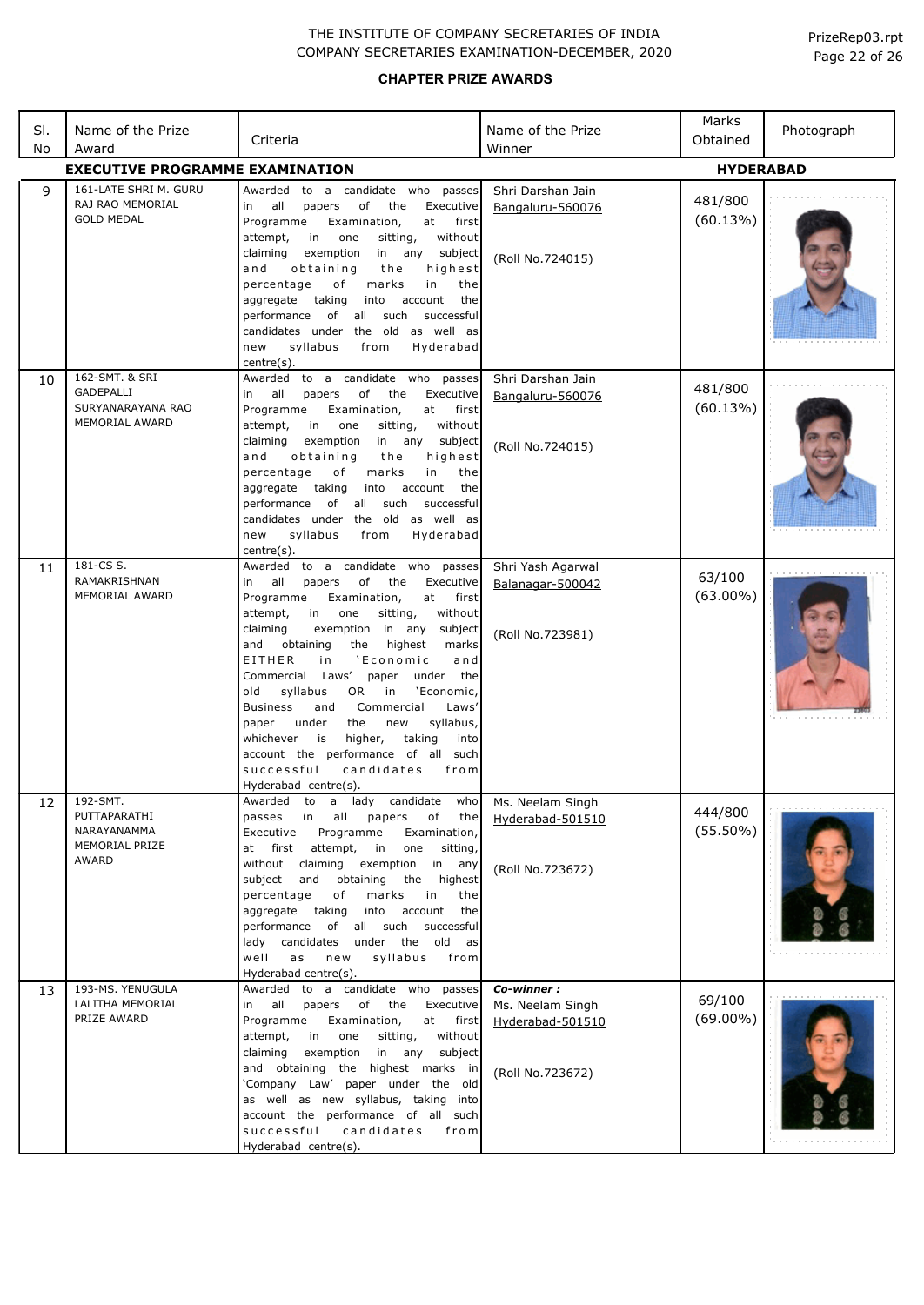| SI.<br>No                              | Name of the Prize<br>Award                          | Criteria                                                                                                                                                                                                                                                                                                                                                                                                                                         | Name of the Prize<br>Winner                                             | Marks<br>Obtained  | Photograph |
|----------------------------------------|-----------------------------------------------------|--------------------------------------------------------------------------------------------------------------------------------------------------------------------------------------------------------------------------------------------------------------------------------------------------------------------------------------------------------------------------------------------------------------------------------------------------|-------------------------------------------------------------------------|--------------------|------------|
| <b>EXECUTIVE PROGRAMME EXAMINATION</b> |                                                     |                                                                                                                                                                                                                                                                                                                                                                                                                                                  |                                                                         | <b>HYDERABAD</b>   |            |
| 14                                     | 193-MS, YENUGULA<br>LALITHA MEMORIAL<br>PRIZE AWARD | a candidate<br>Awarded to<br>who passes<br>all<br>of<br>the<br>Executive<br>in<br>papers<br>Examination,<br>at first<br>Programme<br>without<br>sitting,<br>attempt,<br>in<br>one<br>exemption in any<br>subject<br>claiming<br>and obtaining the highest marks in<br>'Company Law' paper under the old<br>as well as new syllabus, taking into<br>account the performance of all such<br>successful candidates<br>froml<br>Hyderabad centre(s). | Co-winner:<br>Shri Darshan Jain<br>Bangaluru-560076<br>(Roll No.724015) | 69/100<br>(69.00%) |            |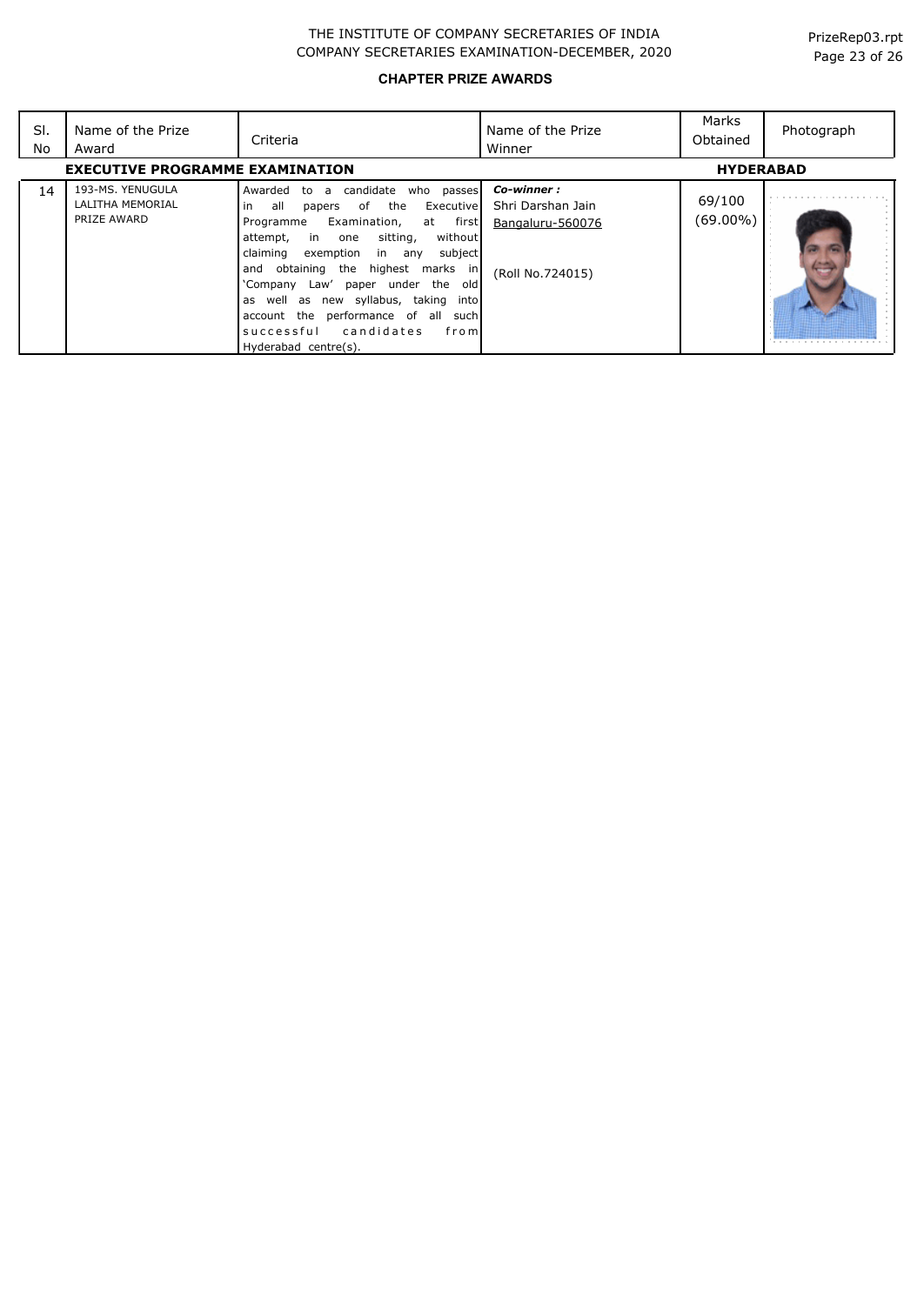| SI.<br>No | Name of the Prize<br>Award               | Criteria                                                                                                                                                                                                                                                                                                                                                                                                                                                                                        | Name of the Prize<br>Winner                                        | Marks<br>Obtained   | Photograph           |
|-----------|------------------------------------------|-------------------------------------------------------------------------------------------------------------------------------------------------------------------------------------------------------------------------------------------------------------------------------------------------------------------------------------------------------------------------------------------------------------------------------------------------------------------------------------------------|--------------------------------------------------------------------|---------------------|----------------------|
|           | <b>EXECUTIVE PROGRAMME EXAMINATION</b>   |                                                                                                                                                                                                                                                                                                                                                                                                                                                                                                 |                                                                    |                     | <b>HUBLI-DHARWAD</b> |
| 15        | 187-C. MADAN MOHAN<br>RAO MEMORIAL AWARD | Awarded to a candidate who passes<br>all<br>of the<br>Executive<br>in<br>papers<br>Examination,<br>at first<br>Programme<br>without<br>attempt,<br>in one<br>sitting,<br>subject<br>exemption<br>claiming<br>in any<br>highest<br>obtaining<br>the<br>and<br>percentage of<br>marks<br>the<br>in<br>aggregate taking<br>into account<br>thel<br>performance of all such successful<br>candidates under the old as well as<br>syllabus<br>from<br>Hubli-Dharwad<br>new<br>examination centre(s). | Ms. Anusha Devanand<br>Mantri<br>Karwar-581306<br>(Roll No.722914) | 453/800<br>(56.63%) |                      |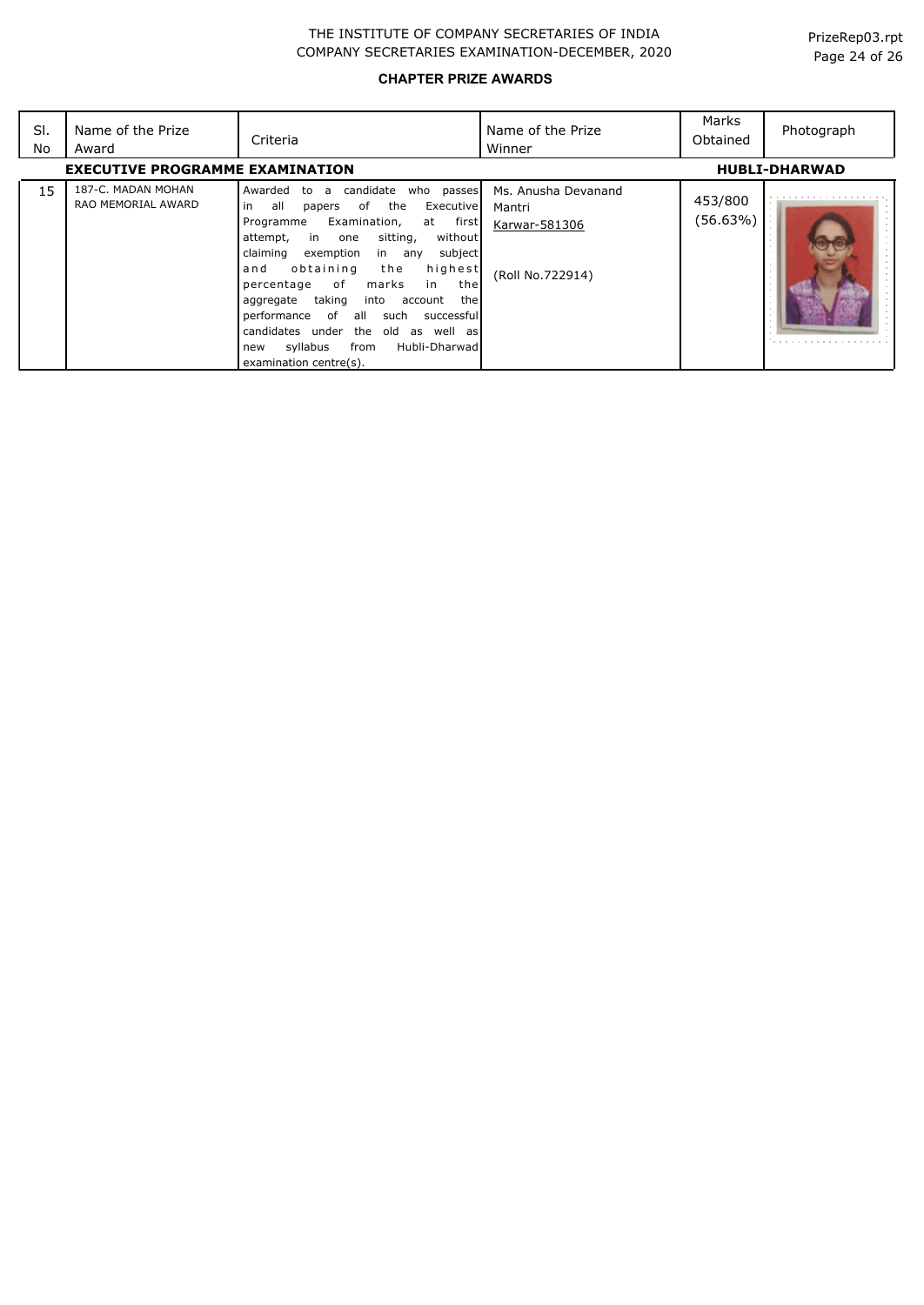| SI.<br>No | Name of the Prize<br>Award                  | Criteria                                                                                                                                                                                                                                                                                                                                                                                                                                                                                               | Name of the Prize<br>Winner                                            | Marks<br>Obtained      | Photograph |
|-----------|---------------------------------------------|--------------------------------------------------------------------------------------------------------------------------------------------------------------------------------------------------------------------------------------------------------------------------------------------------------------------------------------------------------------------------------------------------------------------------------------------------------------------------------------------------------|------------------------------------------------------------------------|------------------------|------------|
|           | PROFESSIONAL PROGRAMME EXAMINATION          |                                                                                                                                                                                                                                                                                                                                                                                                                                                                                                        | <b>AHMEDABAD</b>                                                       |                        |            |
| 16        | 177-SHRISH H. SHAH<br>MEMORIAL PRIZE        | Awarded<br>to a candidate<br>who passes<br>all<br>of the<br>Professional<br>in<br>papers<br>Programme<br>Examination,<br>first<br>at<br>attempt,<br>in<br>sitting,<br>without<br>one<br>claiming exemption<br>subject<br>in any<br>obtaining<br>highest<br>and<br>the<br>of<br>marks<br>in<br>the<br>percentage<br>aggregate<br>taking<br>into<br>account<br>the<br>performance of all such<br>successful<br>candidates under the old as well as<br>syllabus<br>Ahmedabad<br>from<br>new<br>centre(s). | Shri Mehta Neel<br>Nileshkumar<br>Ahmedabad-380022<br>(Roll No.786963) | 532/900<br>$(59.11\%)$ |            |
|           | <b>EXECUTIVE PROGRAMME EXAMINATION</b>      |                                                                                                                                                                                                                                                                                                                                                                                                                                                                                                        | <b>AHMEDABAD</b>                                                       |                        |            |
| 17        | 178-SHRISH H. SHAH<br><b>MEMORIAL PRIZE</b> | Awarded to a candidate who passes<br>all<br>of<br>the<br>Executive<br>in<br>papers<br>Programme<br>Examination,<br>first<br>at<br>in<br>sitting,<br>without<br>attempt,<br>one<br>claiming<br>exemption<br>subject<br>in any<br>obtaining<br>the<br>highest<br>and<br>of<br>percentage<br>marks<br>in<br>the<br>taking<br>the<br>aggregate<br>into<br>account<br>performance of all such<br>successful<br>candidates under the old as well as<br>syllabus<br>Ahmedabad<br>from<br>new<br>centre(s).    | Shri Ankul Patwa<br>Ahmedabad-380051<br>(Roll No.727484)               | 516/800<br>$(64.50\%)$ |            |